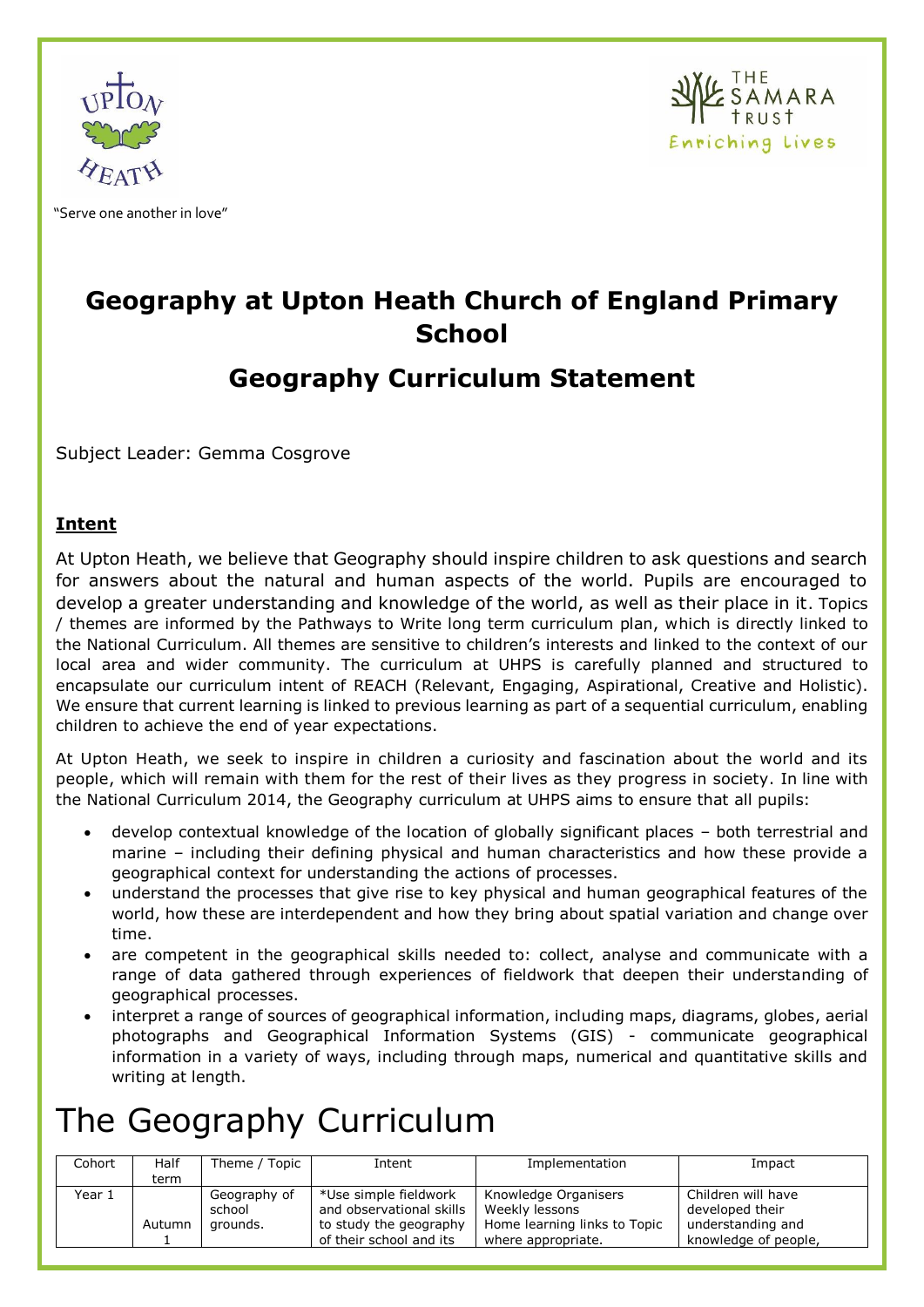|          | Cold areas of<br>the world-<br>South Pole,<br>North Pole.                                                                                                                           | grounds and the key<br>human and physical<br>features of its<br>surrounding<br>environment.<br>Identify seasonal and<br>daily weather patterns<br>in the United Kingdom<br>and the location of hot<br>and cold areas of the<br>world in relation to the<br>Equator and the North<br>and South Poles.<br>Use simple compass<br>directions (North,<br>South, East, West) and<br>locational and<br>directional language<br>[for example, near and<br>far; left and right], to<br>describe the location of<br>features and routes on<br>a map.                                                 |                                                                                              | culture and communities<br>and the natural world from<br>their coverage of the EYFS<br>Curriculum.<br>Children will be able to<br>confidently talk about the<br>objectives taught.<br>Linked to end of year<br>expectations:<br>Children can say what<br>they like about their<br>locality. They can sort<br>things they like and dislike.<br>Children can tell someone<br>their address. They are<br>able to describe a locality<br>using words and pictures.                                                                                                                                                                                                                                                                                                                                                                      |
|----------|-------------------------------------------------------------------------------------------------------------------------------------------------------------------------------------|--------------------------------------------------------------------------------------------------------------------------------------------------------------------------------------------------------------------------------------------------------------------------------------------------------------------------------------------------------------------------------------------------------------------------------------------------------------------------------------------------------------------------------------------------------------------------------------------|----------------------------------------------------------------------------------------------|-------------------------------------------------------------------------------------------------------------------------------------------------------------------------------------------------------------------------------------------------------------------------------------------------------------------------------------------------------------------------------------------------------------------------------------------------------------------------------------------------------------------------------------------------------------------------------------------------------------------------------------------------------------------------------------------------------------------------------------------------------------------------------------------------------------------------------------|
| Year 2   | Compare a<br>small area of<br>the UK with a<br>small area in a<br>non-European<br>country<br>(another<br>location where<br>owls live.)                                              | Understand<br>geographical<br>similarities and<br>differences through<br>studying the human<br>and physical geography<br>of a small area of the<br>United Kingdom and of<br>a small area in a<br>contrasting non-<br>European country.<br>Use simple fieldwork<br>and observational skills<br>to study the geography<br>of their school and its<br>grounds and the<br>surrounding area.                                                                                                                                                                                                    | Knowledge Organisers<br>Weekly lessons<br>Home learning links to Topic<br>where appropriate. | Linked to end of Year<br>Expectations.<br>Children are confident<br>labelling a diagram or<br>photograph using some<br>geographical words. They<br>are confident using<br>different sources of<br>evidence to find out about<br>a contrasting locality like<br>Africa. Children are able to<br>by ask some relevant<br>questions to someone else<br>and say what they like and<br>don't like about their<br>locality and another locality<br>like Africa. They use a<br>map, photographs, film or<br>plan to describe a<br>contrasting locality outside<br>Europe.                                                                                                                                                                                                                                                                  |
| $Year$ 3 | Where have<br>you been on<br>holiday? Uk<br>qeographical<br>regions (north<br>west,<br>midlands etc)<br>Coastal<br>regions.<br>Physical<br>features $-$<br>seas, coasts,<br>oceans. | Name and locate<br>counties and cities of<br>the United Kingdom,<br>geographical regions<br>and their identifying<br>human and physical<br>characteristics, key<br>topographical features<br>(including hills,<br>mountains, coasts and<br>rivers), and land-use<br>patterns; and<br>understand how some<br>of these aspects have<br>changed over time.<br>Use fieldwork to<br>observe, measure,<br>record and present the<br>human and physical<br>features in the local<br>area using a range of<br>methods, including<br>sketch maps, plans and<br>graphs, and digital<br>technologies. | Knowledge Organisers<br>Weekly lessons<br>Home learning links to Topic<br>where appropriate. | Linked to end of Year<br>Expectations.<br>Children use the correct<br>geographical words to<br>describe a place and the<br>events that happen there.<br>They identify key features<br>of a locality by using a<br>map and appropriate<br>symbols to represent<br>different physical features.<br>Children can explain why a<br>locality has certain physical<br>features.<br>Children are beginning to<br>use 4 figure grid<br>references and can<br>accurately plot NSEW on a<br>map. They are able to<br>recognise the 8 points of<br>the compass (N, NW, W, S,<br>SW, SE, E, NE). Children<br>use some basic OS map<br>symbols and make<br>accurate measurement of<br>distances within 100Km.<br>Children can work out how<br>long it would take to get to<br>a given destination taking<br>account of the mode of<br>transport. |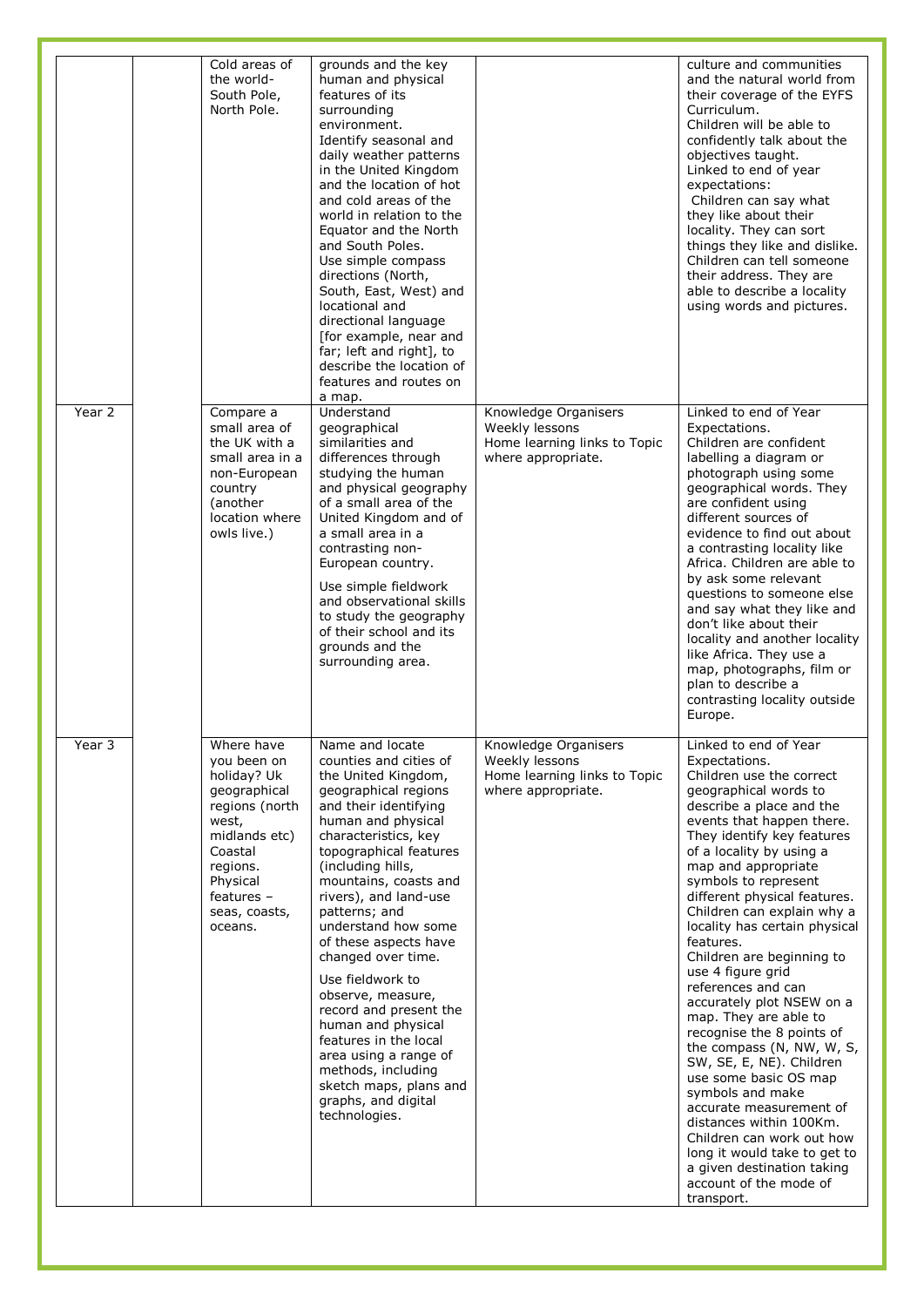|        |                                                                                                                                                                 |                                                                                                                                                                                                                                                                                                                                                                                                             |                                                                                              | Children can name the<br>two largest seas around<br>Europe.                                                                                                                                                                                                                                                                                                                                                                                                                                                                         |
|--------|-----------------------------------------------------------------------------------------------------------------------------------------------------------------|-------------------------------------------------------------------------------------------------------------------------------------------------------------------------------------------------------------------------------------------------------------------------------------------------------------------------------------------------------------------------------------------------------------|----------------------------------------------------------------------------------------------|-------------------------------------------------------------------------------------------------------------------------------------------------------------------------------------------------------------------------------------------------------------------------------------------------------------------------------------------------------------------------------------------------------------------------------------------------------------------------------------------------------------------------------------|
| Year 4 | Environmental<br>regions of the<br>world - link to<br>the natural<br>environments<br>of gorillas and<br>other apes.<br>Study<br>topographical<br>features.      | Locate the world's<br>countries, using maps<br>to focus on Europe<br>(including the location<br>of Russia) and North<br>and South America,<br>concentrating on their<br>environmental regions,<br>key physical and<br>human characteristics,<br>countries, and major<br>cities.<br>Use maps, atlases,<br>globes and<br>digital/computer<br>mapping to locate<br>countries and describe<br>features studied. | Knowledge Organisers<br>Weekly lessons<br>Home learning links to Topic<br>where appropriate. | Linked to end of Year<br>Expectations.<br>Children to locate the same<br>place on a globe and in an<br>atlas. They are able to<br>label the same features on<br>an aerial photograph as on<br>a map.                                                                                                                                                                                                                                                                                                                                |
| Year 5 | Locational and<br>place<br>knowledge - a<br>region in<br>North America<br>(The Great<br>Lakes and<br>Niagara) Can<br>you plan the<br>route for<br>Annie's tour? | Locate the world's<br>countries, using maps<br>to focus on Europe<br>(including the location<br>of Russia) and North<br>and South America,<br>concentrating on their<br>environmental regions,<br>key physical and<br>human characteristics,<br>countries, and major<br>cities.<br>Use maps, atlases,<br>globes and<br>digital/computer<br>mapping to locate<br>countries and describe<br>features studied. | Knowledge Organisers<br>Weekly lessons<br>Home learning links to Topic<br>where appropriate. | Linked to end of Year<br>Expectations.<br>Children to plan a journey<br>to a place in another part<br>of the world, taking<br>account of distance and<br>time<br>Children to make detailed<br>sketches and plans;<br>improving their accuracy<br>later.<br>Children can locate the<br>USA and Canada on a<br>world map and atlas.<br>They are able to name and<br>locate some of the Great<br>Lakes of the USA and<br>Canada. Children to work<br>out an accurate itinerary<br>detailing a journey to<br>another part of the world. |
| Year 6 |                                                                                                                                                                 |                                                                                                                                                                                                                                                                                                                                                                                                             |                                                                                              |                                                                                                                                                                                                                                                                                                                                                                                                                                                                                                                                     |

| Cohort | Half<br>term | Theme / Topic                                                                        | Intent                                                                                                                                                                                                   | Implementation                                                                               | Impact                                                                                                                                                                                                                                                                                                                                      |
|--------|--------------|--------------------------------------------------------------------------------------|----------------------------------------------------------------------------------------------------------------------------------------------------------------------------------------------------------|----------------------------------------------------------------------------------------------|---------------------------------------------------------------------------------------------------------------------------------------------------------------------------------------------------------------------------------------------------------------------------------------------------------------------------------------------|
| Year 1 |              |                                                                                      |                                                                                                                                                                                                          |                                                                                              |                                                                                                                                                                                                                                                                                                                                             |
| Year 2 | Autumn<br>2  | World's seven<br>continents and<br>5 oceans.<br>Which<br>continents<br>have owls on? | Name and locate the<br>world's seven<br>continents and five<br>oceans.<br>Identify the location of<br>hot and cold areas of<br>the world in relation to<br>the Equator and the<br>North and South Poles. | Knowledge Organisers<br>Weekly lessons<br>Home learning links to Topic<br>where appropriate. | Linked to end of Year<br>Expectations.<br>Children can name the<br>continents of the world,<br>plus the world's oceans<br>and locate them in an<br>atlas.<br>Children give plausible<br>predictions about what the<br>weather may be like in<br>different parts of the world<br>and explain how the<br>weather affects different<br>people. |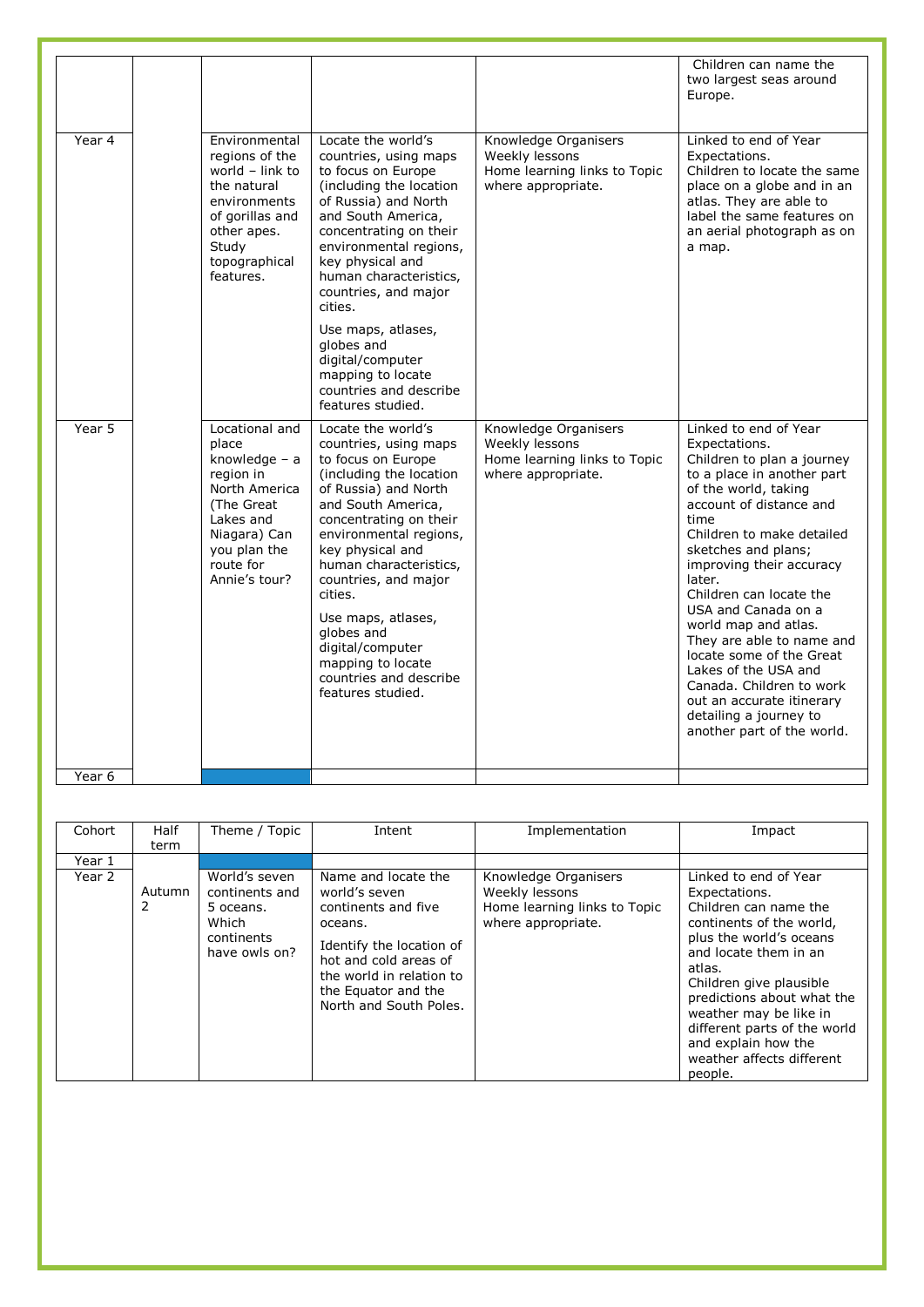| Year 3           | Water cycle<br>Arctic circle<br>Mountains                                                                                                                      | Understand<br>geographical<br>similarities and<br>differences through<br>the study of human<br>and physical<br>geography of a<br>region of the United<br>Kingdom, a region<br>in a European<br>country, and a<br>region within North<br>or South America.<br>Describe and<br>understand key<br>aspects of physical<br>geography,<br>including: climate<br>zones, biomes and<br>vegetation belts,<br>rivers, mountains,<br>volcanoes and<br>earthquakes, and<br>the water cycle.                                           | Knowledge Organisers<br>Weekly lessons<br>Home learning links to Topic<br>where appropriate. | Linked to end of Year<br>Expectations.<br>Children can confidently<br>explain how the water<br>cycle works. Children can<br>explain how people's lives<br>vary due to weather.                                                                                                                                                                                                                                                                                                                                                                                                                                                                                                                                                                                                                                                                                                                                                                                                                          |
|------------------|----------------------------------------------------------------------------------------------------------------------------------------------------------------|---------------------------------------------------------------------------------------------------------------------------------------------------------------------------------------------------------------------------------------------------------------------------------------------------------------------------------------------------------------------------------------------------------------------------------------------------------------------------------------------------------------------------|----------------------------------------------------------------------------------------------|---------------------------------------------------------------------------------------------------------------------------------------------------------------------------------------------------------------------------------------------------------------------------------------------------------------------------------------------------------------------------------------------------------------------------------------------------------------------------------------------------------------------------------------------------------------------------------------------------------------------------------------------------------------------------------------------------------------------------------------------------------------------------------------------------------------------------------------------------------------------------------------------------------------------------------------------------------------------------------------------------------|
| Year 4<br>Year 5 | Settlements<br>Land use<br>Towns and<br>cities<br>compared with<br>rural areas.<br>Uk towns and<br>cities.                                                     | Describe and<br>understand key<br>aspects of human<br>geography, including:<br>types of settlement<br>and land use,<br>economic activity<br>including trade links,<br>and the distribution of<br>natural resources<br>including energy, food,                                                                                                                                                                                                                                                                             | Knowledge Organisers<br>Weekly lessons<br>Home learning links to Topic<br>where appropriate. | Linked to end of Year<br>Expectations.<br>Children can collect<br>information about a place<br>and use it in a report.<br>Children can explain what<br>a place (open to<br>environmental and<br>physical change) might be<br>like in the future taking<br>account of physical                                                                                                                                                                                                                                                                                                                                                                                                                                                                                                                                                                                                                                                                                                                           |
| Year 6           | Animal species<br>around the<br>world - climate<br>zones, land<br>use patterns,<br>changes over<br>$time - how$<br>animals have<br>been affected<br>by humans. | minerals and water.<br>Describe and<br>understand key<br>aspects of<br>physical<br>geography<br>including<br>climate zones,<br>biomes and<br>vegetation<br>belts, rivers,<br>mountains,<br>volcanoes and<br>the water cycle.<br>Describe and<br>understand key<br>aspects of<br>human<br>geography,<br>including: types<br>of settlement<br>and land use,<br>economic<br>activity<br>including trade<br>links, and the<br>distribution of<br>natural<br>resources<br>including<br>energy, food,<br>minerals and<br>water. | Knowledge Organisers<br>Weekly lessons<br>Home learning links to Topic<br>where appropriate. | features. Children can<br>report on ways in which<br>humans have both<br>improved and damaged<br>the environment.<br>Children are able to<br>explain scale and use<br>maps with a range of<br>scales. They choose the<br>best way to collect<br>information needed and<br>decide the most<br>appropriate units of<br>measure. Children can<br>make careful<br>measurements and use the<br>data. They use OS maps to<br>answer questions and<br>maps, aerial photos, plans<br>and web resources to<br>describe what a locality<br>might be like. They<br>accurately use a 4 figure<br>grid reference and create<br>sketch maps when<br>carrying out a field study.<br>Children can recognise key<br>symbols used on ordnance<br>survey maps.<br>Children give extended<br>descriptions of the physical<br>features of different places<br>around the world. They are<br>able describe how some<br>places are similar and<br>others are different in<br>relation to their human<br>features. Children can |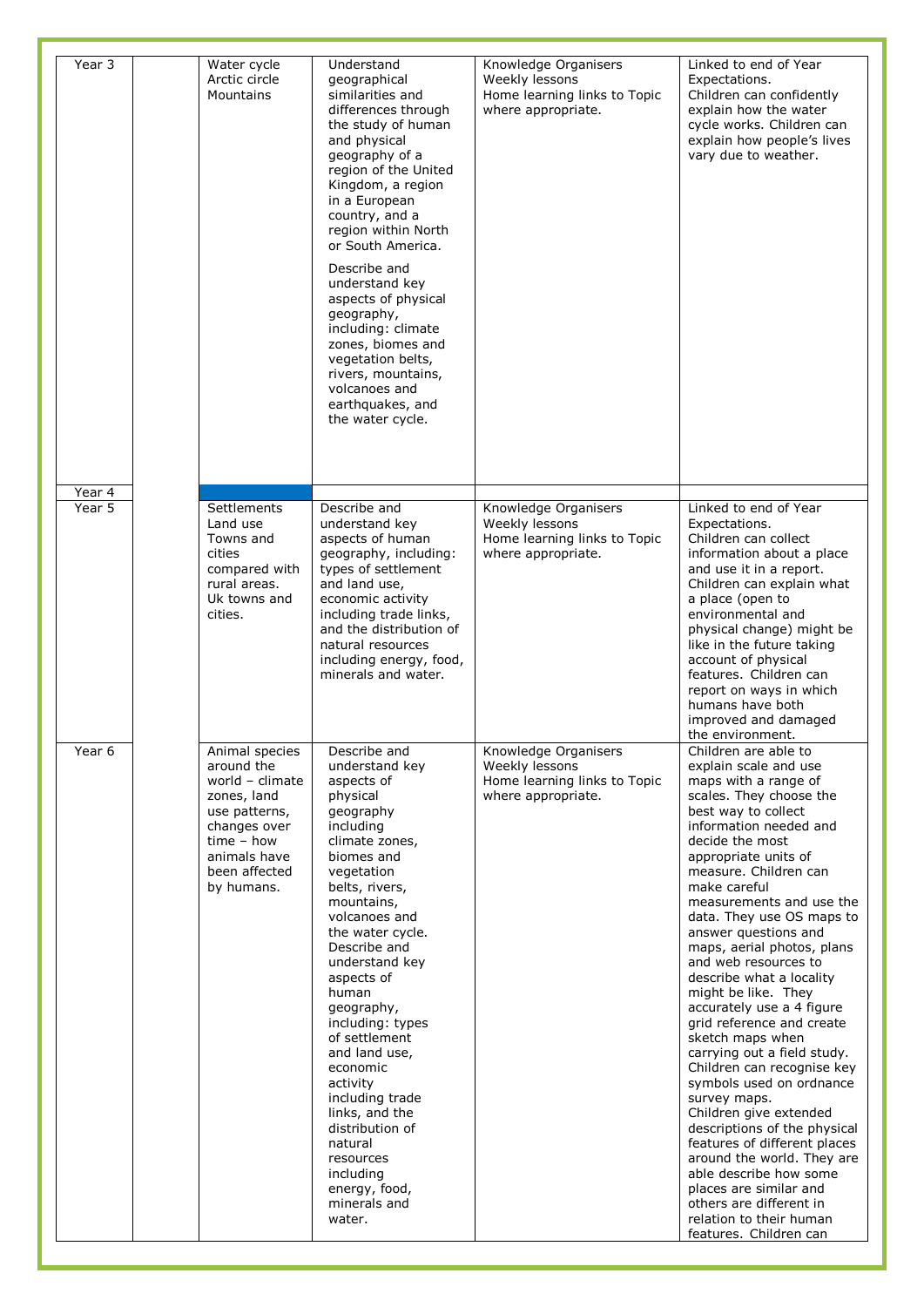| Use maps,        | classify and identify a     |
|------------------|-----------------------------|
| atlases, globes  | range of Biomes around      |
| and              | the world. (A suggested     |
| digital/computer | list is: taiga, tundra,     |
| mapping to       | temperate deciduous         |
| locate countries | forest, scrub forest,       |
| and describe     | grassland, desert, tropical |
| features         | rainforest, temperate       |
| studied.         | rainforest.) Children       |
|                  | understand the term         |
|                  | sustainable development     |
|                  | and are able to use it in   |
|                  | different contexts?         |
|                  | They can explain how        |
|                  | human activity has caused   |
|                  | an environment to change.   |
|                  | Children analyse            |
|                  | population data on two      |
|                  | settlements and report on   |
|                  | findings and questions      |
|                  | raised.                     |

| Cohort | Half<br>term | Theme / Topic                                                                                                                                                                                                           | Intent                                                                                                                                                                                                                                                                                                                                                                                                                                                                                                                                                                                                            | Implementation                                                                               | Impact                                                                                                                                                                                                                                                                                                                                                                                                                                                                                                                                                                                                            |
|--------|--------------|-------------------------------------------------------------------------------------------------------------------------------------------------------------------------------------------------------------------------|-------------------------------------------------------------------------------------------------------------------------------------------------------------------------------------------------------------------------------------------------------------------------------------------------------------------------------------------------------------------------------------------------------------------------------------------------------------------------------------------------------------------------------------------------------------------------------------------------------------------|----------------------------------------------------------------------------------------------|-------------------------------------------------------------------------------------------------------------------------------------------------------------------------------------------------------------------------------------------------------------------------------------------------------------------------------------------------------------------------------------------------------------------------------------------------------------------------------------------------------------------------------------------------------------------------------------------------------------------|
| Year 1 | Spring<br>1  | Hot areas of<br>the world.<br>Capital Cities                                                                                                                                                                            | Understand<br>geographical<br>similarities and<br>differences through<br>studying the human<br>and physical geography<br>of a small area of the<br>United Kingdom, and a<br>small area in a<br>contrasting non-<br>European country.<br>Name, locate and<br>identify characteristics<br>of the four countries<br>and capital cities of the<br>United Kingdom and its<br>surrounding seas.<br>Use aerial photographs<br>and plan perspectives<br>to recognise landmarks<br>and basic human and<br>physical features;<br>devise a simple map;<br>and use and construct<br>basic symbols in a key.                   | Knowledge Organisers<br>Weekly lessons<br>Home learning links to Topic<br>where appropriate. | Children will be able to<br>confidently talk about the<br>objectives taught.<br>Linked to end of year<br>expectations:<br>Children think of a few<br>relevant questions to ask<br>about a locality<br>Children can confidently<br>name key features<br>associated with a town or<br>village E.g. church, shop,<br>farm, house.<br>Children are able to<br>identify the four countries<br>making up the United<br>Kingdom.                                                                                                                                                                                         |
| Year 2 |              | Birds eye view<br>– links to<br>maps and<br>globes.<br>Four countries<br>and capitals in<br>the UK and<br>surrounding<br>seas. Physical<br>features:<br>beach, cliff,<br>coast, forest,<br>hill, sea,<br>ocean, valley. | Name, locate and<br>identify characteristics<br>of the four countries<br>and capital cities of the<br>United Kingdom and its<br>surroundings seas.<br>Identify seasonal and<br>daily weather patterns<br>in the United Kingdom.<br>Use simple compass<br>directions (North,<br>South, East and West)<br>and locational and<br>directional language<br>e.g. near and far, left<br>and right to describe<br>the locations and<br>features and routes on<br>a map.<br>Use aerial photographs<br>and plan perspectives<br>to recognise landmarks<br>and basic human and<br>physical features,<br>devise a simple map; | Knowledge Organisers<br>Weekly lessons<br>Home learning links to Topic<br>where appropriate. | Linked to end of Year<br>Expectations.<br>Children are able to<br>explain what makes a<br>locality special and<br>describe a place outside<br>Europe using geographical<br>words. Children are<br>confident describing the<br>key features of a place,<br>using words like, 'beach',<br>'coast', 'forest', 'hill',<br>'mountain', 'ocean',<br>'valley'.<br>Children can find the<br>longest and shortest route<br>using a map and point out<br>the North, South, East and<br>West associated with<br>maps and compass.<br>Children can use maps<br>and atlases appropriately<br>by using contents and<br>indexes. |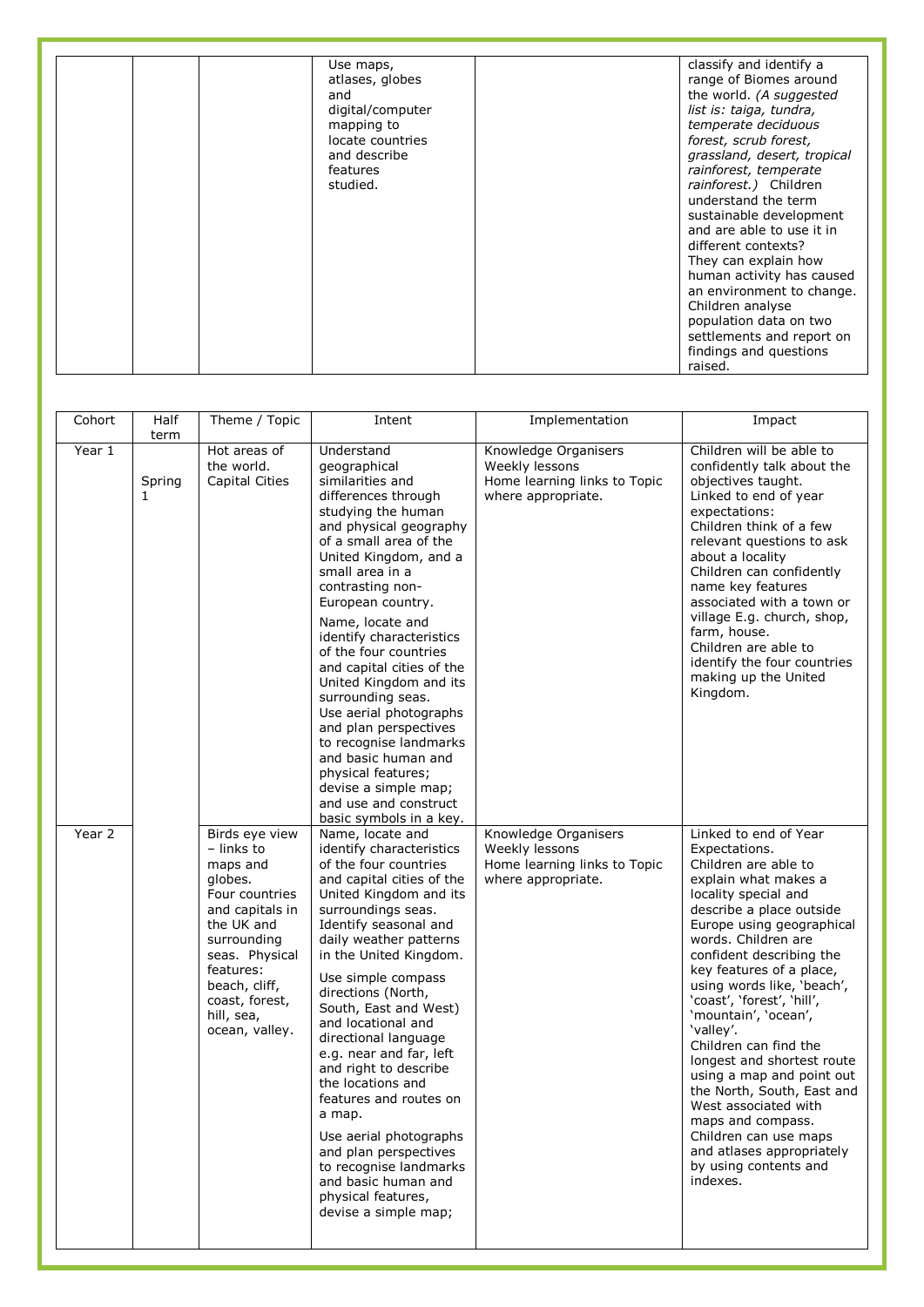|                               |                                                                                                          | and use and construct<br>basic symbols in a key.                                                                                                                                                                                                                                                                                                                                                                                                                                                                                                                                              |                                                                                              |                                                                                                                                                                                                                                                                                                                                                                                                                                              |
|-------------------------------|----------------------------------------------------------------------------------------------------------|-----------------------------------------------------------------------------------------------------------------------------------------------------------------------------------------------------------------------------------------------------------------------------------------------------------------------------------------------------------------------------------------------------------------------------------------------------------------------------------------------------------------------------------------------------------------------------------------------|----------------------------------------------------------------------------------------------|----------------------------------------------------------------------------------------------------------------------------------------------------------------------------------------------------------------------------------------------------------------------------------------------------------------------------------------------------------------------------------------------------------------------------------------------|
| Year $\overline{3}$<br>Year 4 | Contrast a<br>region in the<br>UK with Bay of<br>Naples in Italy.<br>Volcanoes and<br>earthquakes.       | Understand<br>geographical<br>similarities and<br>differences through the<br>study of human and<br>physical geography of<br>a region of the United<br>Kingdom, a region in a<br>European country, and<br>a region within North<br>or South America.<br>Use fieldwork to<br>observe, measure,<br>record and present the<br>human and physical<br>features in the local<br>area using a range of<br>methods, including<br>sketch maps, plans and<br>graphs, and digital<br>technologies,                                                                                                        | Knowledge Organisers<br>Weekly lessons<br>Home learning links to Topic<br>where appropriate. | Linked to end of Year<br>Expectations.<br>Children are confident<br>describing the main<br>features of a village and<br>well-known city.<br>Children are able to<br>describe the main physical<br>differences between cities<br>and villages. They can<br>explain how the lives of<br>people living in the<br>Mediterranean would be<br>different from their own.<br>Children recognise the<br>countries that make up<br>the European Union. |
| Year 5<br>Year 6              | Uk countries<br>and cities in<br>Britain - How<br>did places get<br>their names?<br>$(Anglo -$<br>Saxon) | Name and locate<br>counties and cities of<br>the United Kingdom,<br>geographical regions<br>and their identifying<br>human and physical<br>characteristics, key<br>topographical features<br>(including hills,<br>mountains, coasts and<br>rivers), and land-use<br>patterns; and<br>understand how some<br>of these aspects have<br>changed over time.<br>Use the eight points of<br>a compass, four and<br>six-figure grid<br>references, symbols<br>and key (including the<br>use of Ordnance<br>Survey maps) to build<br>their knowledge of the<br>United Kingdom and<br>the wider world. | Knowledge Organisers<br>Weekly lessons<br>Home learning links to Topic<br>where appropriate. | Linked to end of Year<br>Expectations.<br>Children can name up to<br>six cities in the UK and<br>locate them on a map.<br>Children use the eight<br>points of a compass, four<br>and six-figure grid<br>references, symbols and<br>key (including the use of<br>Ordnance Survey maps) to<br>build their knowledge of<br>the United Kingdom and<br>the wider world.                                                                           |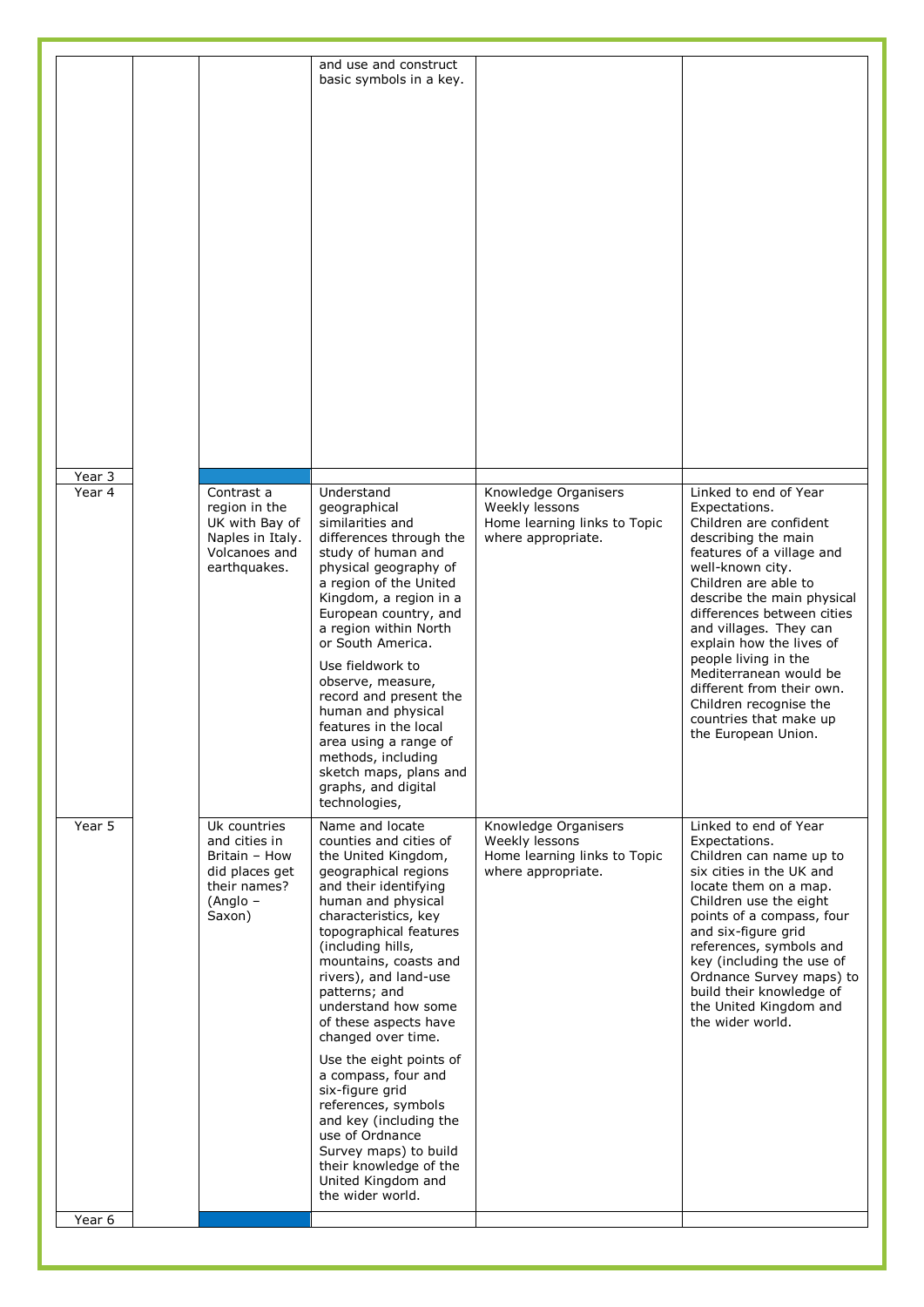| Cohort                     | Half<br>term | Theme / Topic                                                                                                                                                               | Intent                                                                                                                                                                                                                                                                                                                                                                                                                                                                                                                                         | Implementation                                                                                                       | Impact                                                                                                                                                                                                                                                                                                                                                                                                                                                                                                                                                                                                                                                                                                                                                                                                                                                                                                |
|----------------------------|--------------|-----------------------------------------------------------------------------------------------------------------------------------------------------------------------------|------------------------------------------------------------------------------------------------------------------------------------------------------------------------------------------------------------------------------------------------------------------------------------------------------------------------------------------------------------------------------------------------------------------------------------------------------------------------------------------------------------------------------------------------|----------------------------------------------------------------------------------------------------------------------|-------------------------------------------------------------------------------------------------------------------------------------------------------------------------------------------------------------------------------------------------------------------------------------------------------------------------------------------------------------------------------------------------------------------------------------------------------------------------------------------------------------------------------------------------------------------------------------------------------------------------------------------------------------------------------------------------------------------------------------------------------------------------------------------------------------------------------------------------------------------------------------------------------|
| Year 1                     |              |                                                                                                                                                                             |                                                                                                                                                                                                                                                                                                                                                                                                                                                                                                                                                |                                                                                                                      |                                                                                                                                                                                                                                                                                                                                                                                                                                                                                                                                                                                                                                                                                                                                                                                                                                                                                                       |
| Year 2<br>Year 3<br>Year 4 | Spring<br>2  | Global<br>geographical<br>regions.<br>Locational<br>knowledge-<br>oceans,<br>hemispheres,<br>North Poles and<br>South Poles,<br>Arctic and<br>Antarctic.<br>Human/ physical | Locate the world's<br>countries, using<br>maps to focus on<br>Europe (including<br>the location of<br>Russia) and North<br>and South America,<br>concentrating on<br>their environmental<br>regions, key<br>physical and human<br>characteristics,<br>countries, and<br>major cities.<br>Use the eight points<br>of a compass, four<br>and six-figure grid<br>references, symbols<br>and key (including<br>the use of Ordnance<br>Survey maps) to<br>build their<br>knowledge of the<br>United Kingdom and<br>the wider world.<br>Describe and | Knowledge Organisers<br>Weekly lessons<br>Home learning links to Topic<br>where appropriate.<br>Knowledge Organisers | Linked to end of Year<br>Expectations.<br>Children are able to<br>locate the<br>Mediterranean and<br>explain why it is a<br>popular holiday<br>destination? Children<br>can name and locate<br>some well-known<br>European countries.<br>They can confidently<br>describe human<br>features in a locality<br>and explain why it has<br>these certain features.<br>Children are able to<br>explain how a locality<br>has changed over time<br>with reference to<br>human features.<br>They<br>can name the two<br>largest seas around<br>Europe.<br>Children are beginning<br>to use 4 figure grid<br>references and can<br>accurately plot NSEW<br>on a map. They are<br>able to recognise the 8<br>points of the compass<br>(N, NW, W, S, SW, SE,<br>E, NE). Children use<br>some basic OS map<br>symbols and make<br>accurate measurement<br>of distances within<br>100Km.<br>Linked to end of Year |
|                            |              | qeography -<br>settlements, land<br>use, trade links,<br>natural<br>resources, land<br>use patterns.<br>Volcanoes and<br>earthquakes.                                       | understand key<br>aspects of physical<br>geography, including:<br>climate zones, biomes<br>and biomes and<br>vegetation belts,<br>rivers, mountains,<br>volcanoes and<br>earthquakes, and the<br>water cycle.<br>Describe and<br>understand key<br>aspects of human<br>geography, including:<br>types of settlement<br>and land use,<br>economic activity<br>including trade links,<br>and the distribution of<br>natural resources<br>including energy, food,<br>minerals and water.                                                          | Weekly lessons<br>Home learning links to Topic<br>where appropriate.                                                 | Expectations.<br>Children to carry out a<br>survey to discover<br>features of cities and<br>villages. Children are<br>able to accurately<br>measure and collect<br>information (e.g.<br>rainfall, temperature,<br>wind speed, noise levels<br>etc.)<br>Children can describe<br>how volcanoes and<br>earthquakes are<br>created. They are able<br>to describe how<br>volcanoes have an<br>impact on people's<br>lives. They can explain<br>how people are trying<br>to manage their<br>environment. Children<br>can confidently locate<br>and name some of the<br>world's most famous<br>Children<br>volcanoes.<br>are able to name and<br>locate many of the<br>world's most famous<br>mountain regions on<br>maps.                                                                                                                                                                                  |
| Year 5                     |              | Earth - Latitude,<br>longitude,                                                                                                                                             | Identify the position<br>and significance of                                                                                                                                                                                                                                                                                                                                                                                                                                                                                                   | Knowledge Organisers<br>Weekly lessons                                                                               | Linked to end of Year<br>Expectations.                                                                                                                                                                                                                                                                                                                                                                                                                                                                                                                                                                                                                                                                                                                                                                                                                                                                |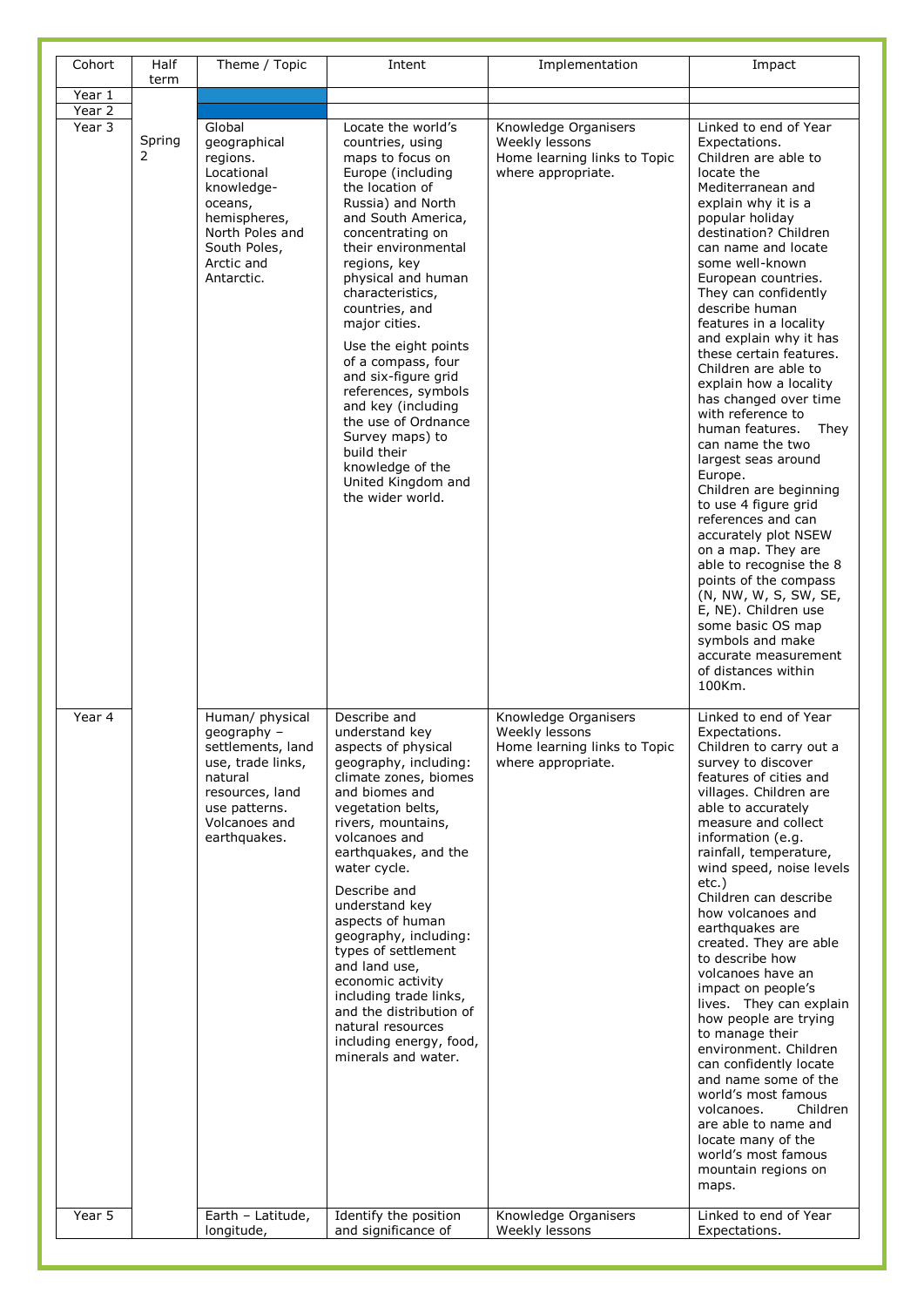|        | equator, time<br>zones,<br>hemispheres,<br>Tropics of<br>Cancer/Capricorn.<br>Physical Aspects<br>of Geography                                             | latitude, longitude,<br>Equator, Northern<br>Hemisphere, Southern<br>Hemisphere, the<br>Tropics of Cancer and<br>Capricorn, Arctic and<br>Antarctic Circle, the<br>Prime Greenwich<br>Meridian and time<br>zones (including day<br>and night).<br>Describe and<br>understand key<br>aspects of physical<br>geography, including:<br>climate zones, biomes<br>and vegetation belts,<br>rivers, mountains,<br>volcanoes and<br>earthquakes, and the<br>water cycle.                                                                                                                                                                                                                                                                                                                                                                                                                                                                               | Home learning links to Topic<br>where appropriate.                                           | Children can explain<br>how a location fits into<br>its wider geographical<br>location; with reference<br>to physical features<br>Children are able to<br>explain why many cities<br>of the world are<br>situated by rivers.<br>They explain why water<br>is such a valuable<br>commodity.<br>Children can explain<br>how the time zones<br>work. They are able to<br>identify and name the<br>Equator, Tropics of<br>Cancer and Capricorn<br>as well as the<br>hemispheres.<br>Children can name the<br>main lines of latitude<br>and meridian of<br>longitude.                                                                                                                                                                                                                                                                                                                                                   |
|--------|------------------------------------------------------------------------------------------------------------------------------------------------------------|-------------------------------------------------------------------------------------------------------------------------------------------------------------------------------------------------------------------------------------------------------------------------------------------------------------------------------------------------------------------------------------------------------------------------------------------------------------------------------------------------------------------------------------------------------------------------------------------------------------------------------------------------------------------------------------------------------------------------------------------------------------------------------------------------------------------------------------------------------------------------------------------------------------------------------------------------|----------------------------------------------------------------------------------------------|--------------------------------------------------------------------------------------------------------------------------------------------------------------------------------------------------------------------------------------------------------------------------------------------------------------------------------------------------------------------------------------------------------------------------------------------------------------------------------------------------------------------------------------------------------------------------------------------------------------------------------------------------------------------------------------------------------------------------------------------------------------------------------------------------------------------------------------------------------------------------------------------------------------------|
| Year 6 | Locational<br>knowledge -<br>South America.<br>Southern<br>hemisphere,<br>Pacific Ocean,<br>Galapagos<br>Islands, equator,<br>biomes,<br>vegetation belts. | Locate the world's<br>countries, using maps<br>to focus on Europe<br>(including the location<br>of Russia) and North<br>and South America,<br>concentrating on their<br>environmental<br>regions, key physical<br>and human<br>characteristics,<br>countries, and major<br>cities.<br>Name and locate<br>counties and cities of<br>the United Kingdom,<br>geographical regions<br>and their identifying<br>human and physical<br>characteristics, key<br>topographical features<br>(including hills,<br>mountains, coasts and<br>rivers), and land-use<br>patterns; and<br>understand how some<br>of these aspects have<br>changed over time.<br>Identify the position<br>and significance of<br>latitude, longitude,<br>Equator, Northern<br>Hemisphere, Southern<br>Hemisphere, the<br>Tropics of Cancer and<br>Capricorn, Arctic and<br>Antarctic Circle, the<br>Prime/Greenwich<br>Meridian and time<br>zones (including day<br>and night). | Knowledge Organisers<br>Weekly lessons<br>Home learning links to Topic<br>where appropriate. | Linked to end of Year<br>Expectations.<br>Children can give an<br>extended description of<br>the human features of<br>different places around<br>the world. They are able<br>to map land use with<br>their own criteria.<br>Children can describe<br>how some places are<br>similar and others are<br>different in relation to<br>their physical features.<br>Children can name the<br>largest desert in the<br>world. They are able to<br>locate and name the<br>main countries in South<br>America on a world map<br>and atlas Children can<br>define geographical<br>questions to guide their<br>research<br>and use a range of self-<br>selected resources to<br>answer questions.<br>Children can plan a<br>journey to another part<br>of the world which<br>takes account of time<br>zones. Children can<br>begin to recognise the<br>climate of a given<br>country according to its<br>location on the map. |

| Cohort | Half<br>term | Theme / Topic                                                                                            | Intent                                                                                                                                    | Implementation                                                                               | Impact                                                                                                                                                             |
|--------|--------------|----------------------------------------------------------------------------------------------------------|-------------------------------------------------------------------------------------------------------------------------------------------|----------------------------------------------------------------------------------------------|--------------------------------------------------------------------------------------------------------------------------------------------------------------------|
| Year 1 | Summer       | Use world maps,<br>atlases and<br>globes - begin to<br>name world's<br>seven continents<br>and 5 oceans. | Name and locate the<br>world's seven<br>continents and five<br>oceans.<br>Use world maps,<br>atlases and globes to<br>identify the United | Knowledge Organisers<br>Weekly lessons<br>Home learning links to Topic<br>where appropriate. | Children will be able to<br>confidently talk about<br>the objectives taught.<br>Linked to end of year<br>expectations:<br>Children are confident<br>answering some |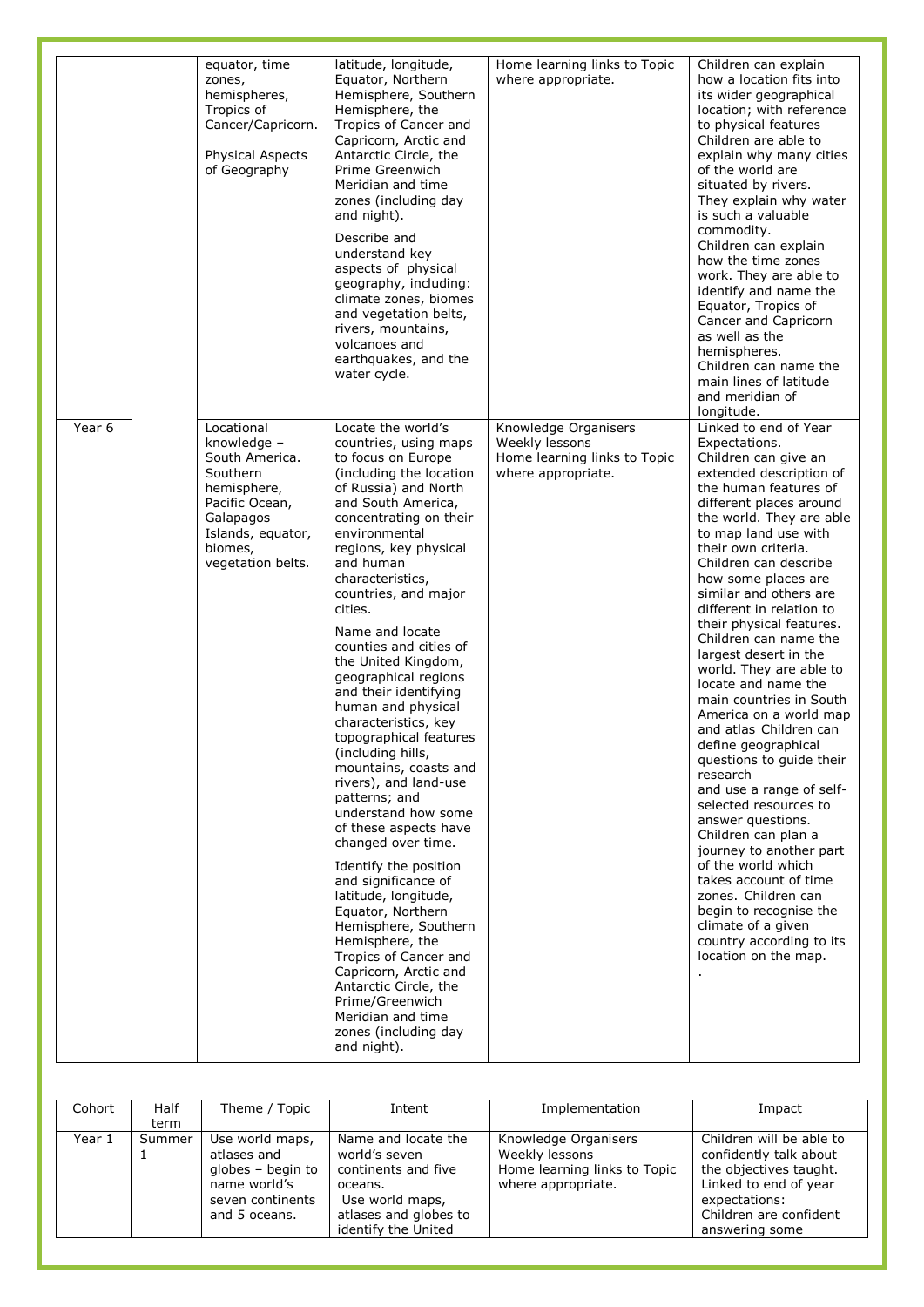|        |                                                                                                                                                                                                                                      | Kingdom and its                                                                                                                                                                                                                                                                                                                                                                                                                                 |                                                                                              | questions using different                                                                                                                                                                                                                                                                                                                                                                                    |
|--------|--------------------------------------------------------------------------------------------------------------------------------------------------------------------------------------------------------------------------------------|-------------------------------------------------------------------------------------------------------------------------------------------------------------------------------------------------------------------------------------------------------------------------------------------------------------------------------------------------------------------------------------------------------------------------------------------------|----------------------------------------------------------------------------------------------|--------------------------------------------------------------------------------------------------------------------------------------------------------------------------------------------------------------------------------------------------------------------------------------------------------------------------------------------------------------------------------------------------------------|
|        |                                                                                                                                                                                                                                      | countries, as well as<br>the countries,<br>continents and oceans<br>studies at this key<br>stage.<br>Use aerial<br>photographs and plan<br>perspectives to<br>recognise landmarks<br>and basic human and<br>physical features;<br>devise a simple map;<br>and use and construct<br>basic symbols in a<br>key.                                                                                                                                   |                                                                                              | resources such as books,<br>the Internet and Atlases.                                                                                                                                                                                                                                                                                                                                                        |
| Year 2 | Human and<br>physical<br>geography of<br>local area.<br>Physical<br>features: forest,<br>hill, vegetation,<br>soil, river.<br>Human features:<br>city, town,<br>village, factory,<br>farm, house,<br>office, port,<br>harbour, shop. | Use basic geographical<br>vocabulary to refer to<br>key physical features,<br>including: beach, cliff,<br>coast, forest, hill,<br>mountain, sea, ocean,<br>river, soil, valley,<br>vegetation, season<br>and weather.<br>Use basic geographical<br>vocabulary to refer to<br>key human features,<br>including: city, town,<br>village, factory, farm,<br>house, office, port,<br>harbour and shop.<br>Use simple fieldwork<br>and observational | Knowledge Organisers<br>Weekly lessons<br>Home learning links to Topic<br>where appropriate. | Linked to end of Year<br>Expectations.<br>Children can explain how<br>the jobs people do may<br>be different in different<br>parts of the world.<br>Children are able to give<br>their opinion about<br>whether they think that<br>people ever spoil the<br>area and if so, how.<br>They can explain<br>whether they think that<br>people try to make the<br>area better and give<br>explanations as to how? |
|        |                                                                                                                                                                                                                                      | skills to study the<br>geography of their<br>school and its grounds<br>and the key human<br>and physical features<br>of its surrounding<br>environment.                                                                                                                                                                                                                                                                                         |                                                                                              |                                                                                                                                                                                                                                                                                                                                                                                                              |
| Year 3 | Rivers.<br>Link with history<br>– early<br>civilisation that<br>grew on rivers.                                                                                                                                                      | Describe and<br>understand key<br>aspects of human<br>geography, including:<br>types of settlement<br>and land use,<br>economic activity<br>including trade links,<br>and the distribution of<br>natural resources<br>including energy, food,<br>minerals and water.                                                                                                                                                                            | Knowledge Organisers<br>Weekly lessons<br>Home learning links to Topic<br>where appropriate. | Linked to end of Year<br>Expectations.<br>Children can name some<br>of the world's major<br>rivers on maps. They<br>can describe some key<br>aspects of human<br>geography.                                                                                                                                                                                                                                  |
| Year 4 | Locational<br>knowledge -<br>South America<br>Climate zone and<br>vegetation belts<br>(rainforest)<br>Rivers (Amazon)                                                                                                                | Identify the position<br>and significance of<br>latitude, longitude,<br>Equator, Northern<br>Hemisphere, Southern<br>Hemisphere, the<br>Tropics of Cancer and<br>Capricorn, Arctic and<br>Antarctic Circle, the<br>Prime/Greenwich<br>Meridian and time<br>zones (including day<br>and night)                                                                                                                                                   | Knowledge Organisers<br>Weekly lessons<br>Home learning links to Topic<br>where appropriate. | Linked to end of Year<br>Expectations.<br>Children find different<br>views about an<br>environmental issue and<br>are able to explain their<br>view point.                                                                                                                                                                                                                                                   |
| Year 5 | <b>Human</b><br>geography/region<br>of the UK-<br>Land use,<br>economic<br>activity,<br>distribution of<br>natural<br>resources,                                                                                                     | Understand<br>geographical<br>similarities and<br>differences through<br>the study of human<br>and physical<br>geography of a region<br>of the United<br>Kingdom, a region in a                                                                                                                                                                                                                                                                 | Knowledge Organisers<br>Weekly lessons<br>Home learning links to Topic<br>where appropriate. | Linked to end of Year<br>Expectations.<br>Children to map land use<br>and find possible<br>answers to their own<br>geographical questions.<br>Children to explain why<br>people are attracted to<br>live by rivers. Children                                                                                                                                                                                 |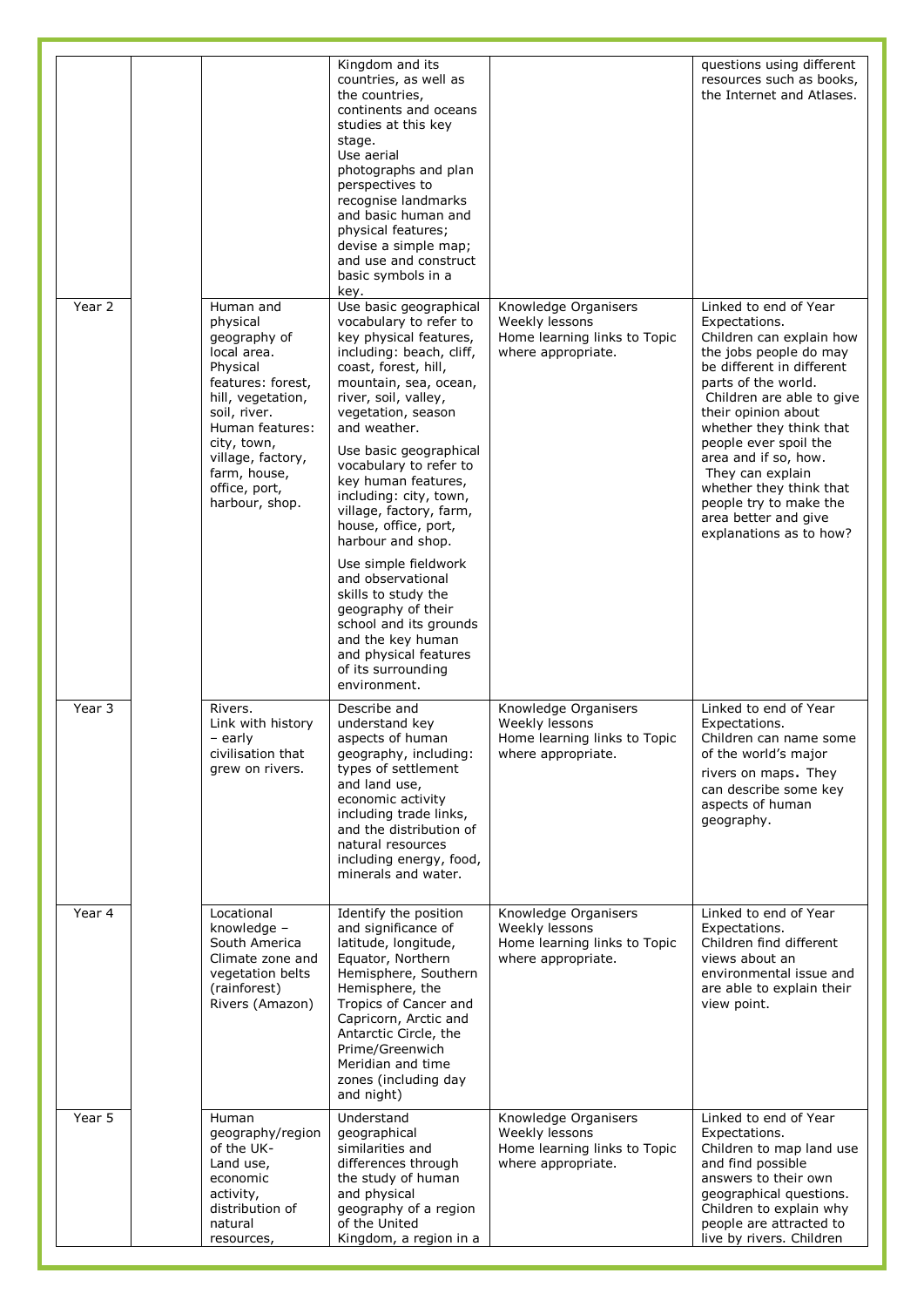|        | energy (link to<br>recycling), land<br>use changes over<br>time. | European country, and<br>a region within North<br>or South America.<br>Use fieldwork to<br>observe, measure,<br>record and present the<br>human and physical<br>features in the local<br>area using a range of<br>methods, including<br>sketch maps, plans<br>and graphs, and<br>digital technologies. | are confident discussing<br>how a location fits into<br>its wider geographical<br>location; with reference<br>to human and<br>economical features.<br>Children explain what a<br>place might be like in<br>the future, taking<br>account of issues<br>impacting on human<br>features. |
|--------|------------------------------------------------------------------|--------------------------------------------------------------------------------------------------------------------------------------------------------------------------------------------------------------------------------------------------------------------------------------------------------|---------------------------------------------------------------------------------------------------------------------------------------------------------------------------------------------------------------------------------------------------------------------------------------|
| Year 6 |                                                                  |                                                                                                                                                                                                                                                                                                        |                                                                                                                                                                                                                                                                                       |

| Cohort | Half<br>term | Theme / Topic                                                                                       | Intent                                                                                                                                                                                                                                                                                                                                                                                                                                                                      | Implementation                                                                               | Impact                                                                                                                                                                                                                                                                                                                                                                                                                                                                                       |
|--------|--------------|-----------------------------------------------------------------------------------------------------|-----------------------------------------------------------------------------------------------------------------------------------------------------------------------------------------------------------------------------------------------------------------------------------------------------------------------------------------------------------------------------------------------------------------------------------------------------------------------------|----------------------------------------------------------------------------------------------|----------------------------------------------------------------------------------------------------------------------------------------------------------------------------------------------------------------------------------------------------------------------------------------------------------------------------------------------------------------------------------------------------------------------------------------------------------------------------------------------|
| Year 1 |              |                                                                                                     |                                                                                                                                                                                                                                                                                                                                                                                                                                                                             |                                                                                              |                                                                                                                                                                                                                                                                                                                                                                                                                                                                                              |
| Year 2 | Summer<br>2  | Recap the capital<br>cites of the four<br>countries.                                                | Use world maps,<br>atlases and globes to<br>identify the United<br>Kingdom and its<br>countries as well as<br>the countries,<br>continents and<br>oceans studied at this<br>key stage.                                                                                                                                                                                                                                                                                      | Knowledge Organisers<br>Weekly lessons<br>Home learning links to<br>Topic where appropriate. | Linked to end of Year<br>Expectations.<br>Children can identify<br>the United Kingdom<br>and its countries as<br>well as other countries,<br>continents and oceans.<br>Children can name and<br>locate the capital cities<br>of the four UK<br>countries.                                                                                                                                                                                                                                    |
| Year 3 |              | Map skills - world<br>countries, world map.<br>Human features.                                      | Identify the position<br>and significance of<br>latitude, longitude,<br>Equator, Northern<br>Hemisphere,<br>Southern<br>Hemisphere, the<br>Tropics of Cancer and<br>Capricorn, Arctic and<br>Antarctic Circle, the<br>Prime/Greenwich<br>Meridian and time<br>zones (including day<br>and night).<br>Use maps, atlases,<br>globes and<br>digital/computer<br>mapping to locate<br>countries and<br>describe features<br>studies.                                            |                                                                                              | Linked to end of Year<br>Expectations.<br>Children use maps and<br>atlases appropriately<br>by using contents and<br>indexes.<br>Children can identify<br>and name a number of<br>countries in the<br>Northern and Southern<br>Hemisphere as well as<br>the Arctic and Antarctic<br>circles.<br>Children can locate the<br>Tropic of Cancer and<br>the Tropic of Capricorn.<br>Children are able to<br>name and locate some<br>well-known European<br>countries.                             |
| Year 4 |              | Uk Geographical<br>regions -<br>physical/topographical<br>characteristics -<br>mountains and hills. | Name and locate<br>counties and cities of<br>the United Kingdom,<br>geographical regions<br>and their identifying<br>human and physical<br>characteristics, key<br>topographical<br>features,<br>(including hills,<br>mountains coasts and<br>rivers, and land-use<br>patterns; and<br>understand how some<br>of these aspects have<br>changed over time.<br>Use the eight points<br>of a compass, four<br>and six-figure grid<br>references, symbols<br>and key (including | Knowledge Organisers<br>Weekly lessons<br>Home learning links to<br>Topic where appropriate. | Linked to end of Year<br>Expectations.<br>Children are able to<br>plan a journey to a<br>place in England.<br>Children can explain<br>why people are<br>attracted to live in<br>cities. They can<br>suggest different ways<br>that a locality could be<br>changed and improved.<br>Children can explain<br>how a locality has<br>changed over time with<br>reference to physical<br>features.<br>Children know the<br>difference between the<br>British Isles, Great<br>Britain and UK. They |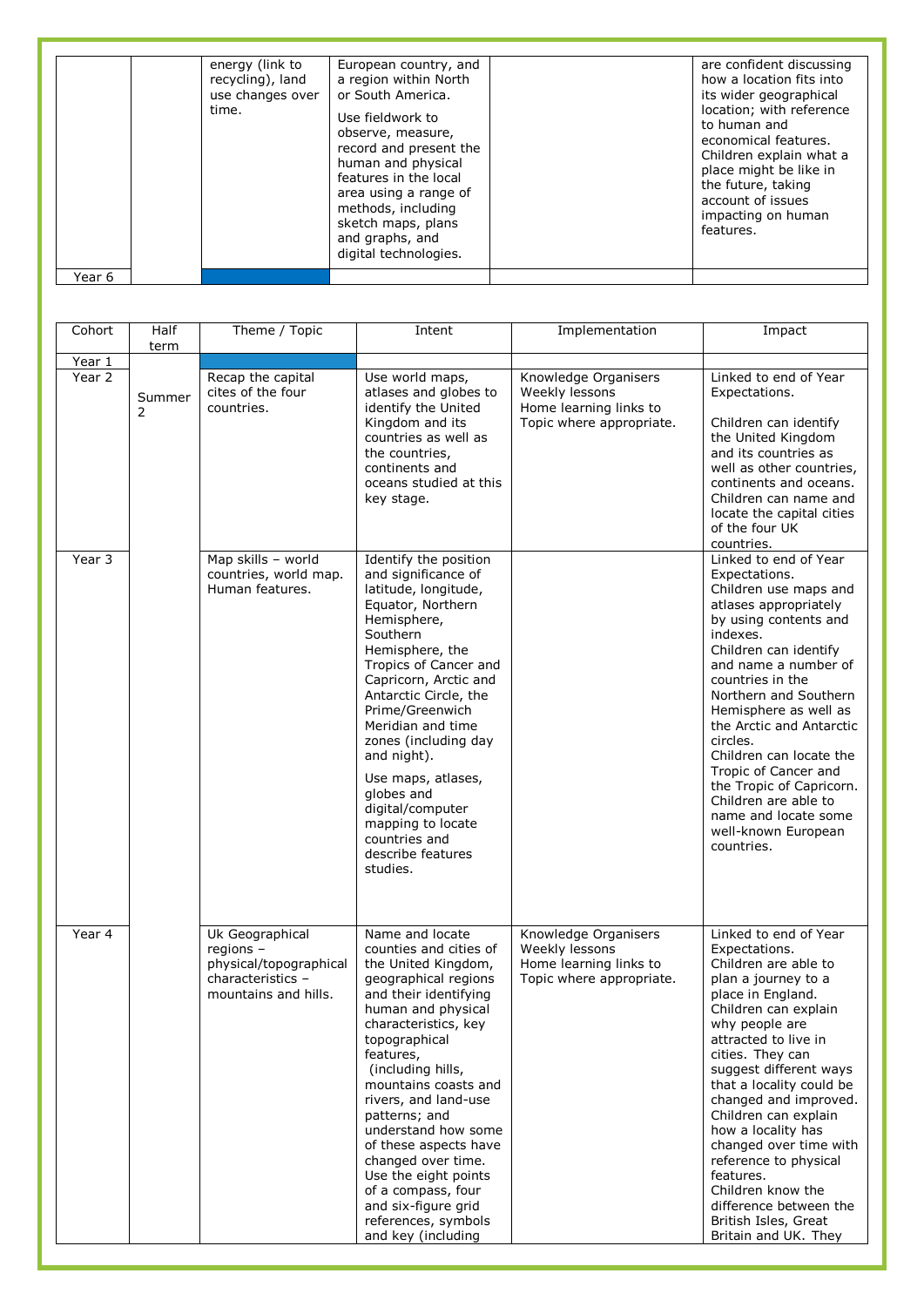|        | the use of Ordnance<br>Survey maps) to build                     | can locate and name<br>some of the main                                                                                            |
|--------|------------------------------------------------------------------|------------------------------------------------------------------------------------------------------------------------------------|
|        | their knowledge of<br>the United Kingdom<br>and the wider world. | islands that surround<br>the UK. Children can<br>name some of the<br>main towns and cities<br>in Yorkshire and                     |
|        |                                                                  | Lancashire. They give<br>accurate<br>measurements<br>between 2 given places                                                        |
|        |                                                                  | within the UK. Children<br>are able to name the<br>areas of origin of the<br>main ethnic groups in<br>the UK & in their<br>school. |
| Year 5 |                                                                  |                                                                                                                                    |
| Year 6 |                                                                  |                                                                                                                                    |

## **Implementation**

At Upton Heath Geography is taught in blocks, as identified in the long-term curriculum plan. Aspects of geography are taught with a direct link to the central text that is being studied by the cohort, to enable pupils to achieve depth in their learning. Geography is taught throughout Key Stage 1 and Key Stage 2, to ensure that all pupils receive a quality and focused geography curriculum. Teachers identify the key knowledge and skills of each topic / theme and consideration has been given to ensure progression across topics, throughout each year group across the school. The geography curriculum at Upton Heath enables children to develop knowledge and skills that are transferable to other curriculum areas. Where possible, we link our Rights Respecting Schools focus with our themes, as well as our Christian focus for the term, such as Friendship, Compassion, etc. By the end of Key Stage 2, children will have extended their knowledge and understanding beyond the local area to include the United Kingdom and Europe, North and South America. This will include the location and characteristics of a range of the world's most significant human and physical features. They will have developed their use of geographical knowledge, understanding and skills to enhance their locational and place knowledge.

The Early Years Foundation Stage (EYFS) follows Development Matters, which aims to provide children in Reception with opportunities to have an "Understanding of the World: People, Culture and Communities and the Natural World." By the end of the EYFS Phase, children who have achieved the Early Learning Goal will be able to describe their immediate environment using knowledge from observation, discussion, stories, non-fiction texts and maps. They will explain some similarities and differences between life in this country and life in other countries, drawing on knowledge from stories, non-fiction texts and (when appropriate) maps. To have achieved the Early Learning Goal in the Natural World, children will know some similarities and differences between the natural world around them and contrasting environments, drawing on their experiences and what has been read in class. They will understand some important processes and changes in the natural world around them, including the seasons.

## **Impact**

Outcomes in Topic and English books, Twitter, Facebook, Seesaw and Tapestry posts, evidence a broad and balanced geography curriculum and demonstrates pupils acquisition of identified key knowledge relating to each of the identified national curriculum strands, as appropriate to key stage; locational knowledge, place knowledge and human and physical geography. This is in addition to the development and application of key skills, supported by fieldwork. Children are involved in reviewing their learning after each session and are actively encouraged to identify their own learning targets, with support from their teachers. Much emphasis is made on analytical thinking and questioning, which helps pupils gain a coherent knowledge and understanding of the world and its people. Pupils are confident to share their knowledge in a variety of ways about diverse places, people, resources and natural and human environments, together with a deep understanding of the Earth's key physical and human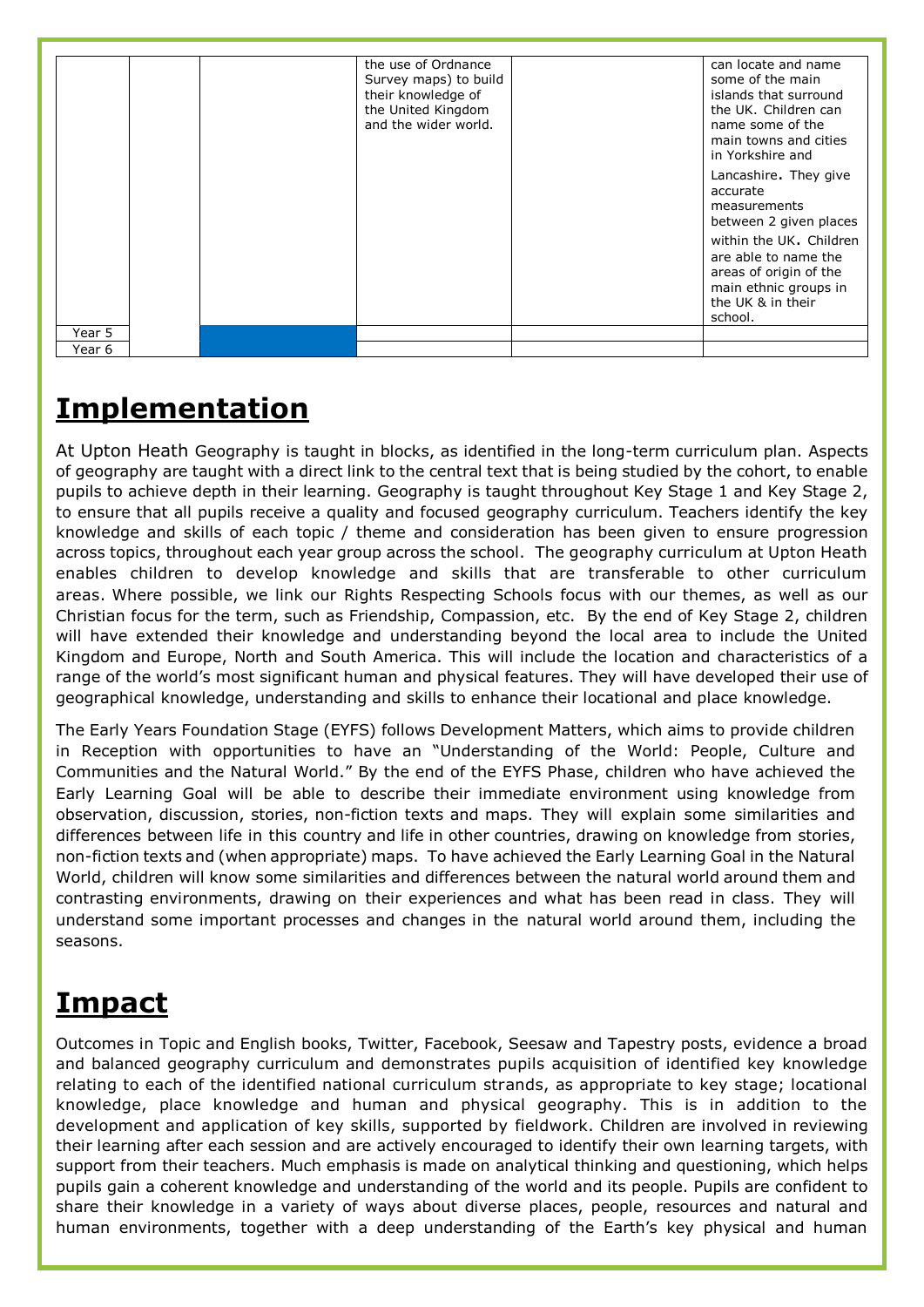processes. Geographical knowledge, understanding and progression of skills throughout the school provide the framework and approaches that explain to pupils how their growing knowledge about the world should help them to deepen their understanding of the interaction between physical and human processes, and of the formation and use of landscapes and environments.

## **British Values and our Christian Distinctiveness**

As a school, we value the diverse ethnic backgrounds of all pupils and families and undertake a variety of events and lessons to celebrate these. We have found this approach to be enriching for all parties, as it teaches tolerance, compassion and respect for the differences in our community and the wider world. Our teaching of the British Values of tolerance, individual liberty, mutual respect, the rule of law and democracy are underpinned by our Geography curriculum themes.

All ancient civilisations have contributed to modern society: E.g. the Ancient Greeks gave us democracy; Egyptian civilisation contributed to modern religious theories and beliefs, as well as equipment, technology and art, all essential in developing the Britain we see today. The school learns about the similarities and differences between British culture and that of European countries, as well as further abroad (South and North America).

In Key Stage 1 Geography is taught by identifying characteristics of the four countries and capital cities of the United Kingdom and its surrounding seas. Children are taught geographical similarities and differences through studying the human and physical geography of a small area of the United Kingdom and a small area in a contrasting non- European country.

In Lower Key Stage 2 Key Stage 2 British Geography is taught chronologically through Years 3 to Year 6. The progression of knowledge and skills from Key stage 1 continues, with a focus on exploring the countries and cities within the United Kingdom. Children are also given the opportunity to explore how the lives of people living in the Mediterranean would be different from their own, whilst looking at communities in other countries around the world.

In Upper Key Stage 2, pupils explore a variety of topics and gain an understanding of key aspects of human geography, including: types of settlement and land use, economic activity including trade links, and the distribution of natural resources including energy, food, minerals and water. Pupils are given the opportunity to suggest different ways that a locality could be changed and improved with reference to both physical and human features.

UHPS is Rights Respecting School and the teaching of geography allows pupils to deepen their understanding of why the UN was formed, the need for global unity and gives pupils the opportunity to have compassion for people's experiences and how their own experiences may differ due to UNCRC.

As well as the Geography curriculum linking to articles in the UNCRC, whole school themes also run throughout the year on the SMSC calendar, including specialised focuses such as Adrift, and the Zoo project. These are celebrated through whole school worship, workshop in school and lessons in the classroom.

The distinct aims ("serving one another in love") and Christian values of UHPS (Resilience, Respect, Compassion and Together) underpin every aspect of school life. We embrace the Church of England's vision for education, and that is, "deeply Christian, serving the common good", encompassing our values of Respect, Resilience, Compassion and Together.

## **Early Years:**

IN EYFS, we explore geographical themes through the Understanding of the World strand of the Early Years curriculum. This involves guiding children to make sense of the natural world and their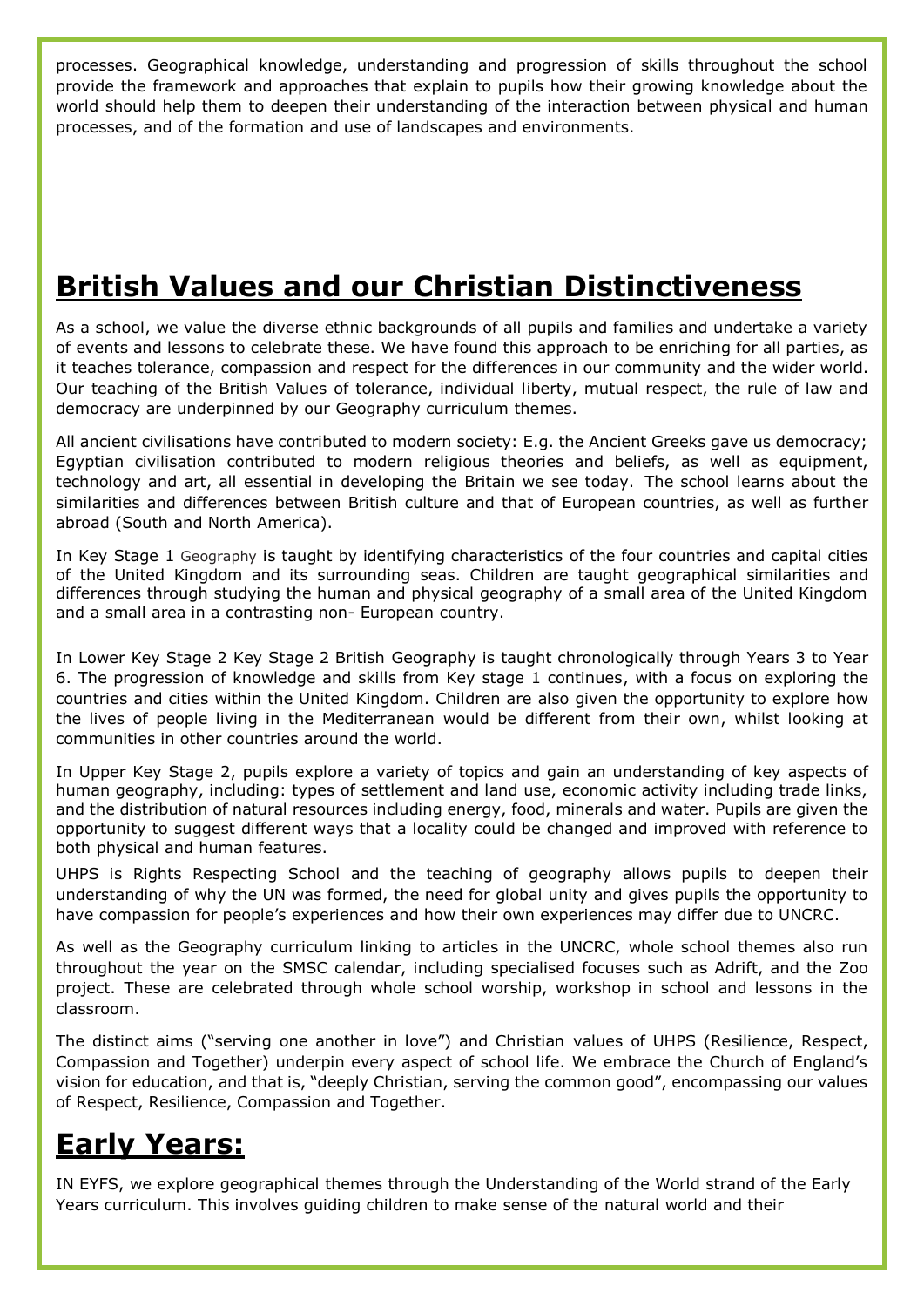community through opportunities to explore, observe and find out about their immediate environment, other countries, the natural world around them and the changing seasons.

| Cohort    | Half<br>term             | Theme /<br>Topic                                       | Intent                                                                                                                | Implementation                                                                                                                                                                                                                                                                                                                                                                                                                                                                                                                                                                                                                                                                                                                                                                           | Impact                                                                                                                                                                                                                                                                                                                                                                                                                                                                                                                                                                                                                             |
|-----------|--------------------------|--------------------------------------------------------|-----------------------------------------------------------------------------------------------------------------------|------------------------------------------------------------------------------------------------------------------------------------------------------------------------------------------------------------------------------------------------------------------------------------------------------------------------------------------------------------------------------------------------------------------------------------------------------------------------------------------------------------------------------------------------------------------------------------------------------------------------------------------------------------------------------------------------------------------------------------------------------------------------------------------|------------------------------------------------------------------------------------------------------------------------------------------------------------------------------------------------------------------------------------------------------------------------------------------------------------------------------------------------------------------------------------------------------------------------------------------------------------------------------------------------------------------------------------------------------------------------------------------------------------------------------------|
|           | Autumn<br>$\mathbf{1}$   | How do<br>we feel?                                     | Talk about home life, school<br>and family.                                                                           | <b>Stories</b><br>Self-chosen Focuses by the<br>children                                                                                                                                                                                                                                                                                                                                                                                                                                                                                                                                                                                                                                                                                                                                 | <b>Understanding The</b><br>World<br>People, Culture and                                                                                                                                                                                                                                                                                                                                                                                                                                                                                                                                                                           |
| Reception | Autumn<br>$\overline{2}$ | Winter is<br>coming                                    | Cold Environments,<br>continents, seasonal<br>changes                                                                 | World Map<br>Cold Places<br>Globes<br>Atlases                                                                                                                                                                                                                                                                                                                                                                                                                                                                                                                                                                                                                                                                                                                                            | <b>Communities</b><br><b>Early Learning Goal:</b><br>*Describe their immediate                                                                                                                                                                                                                                                                                                                                                                                                                                                                                                                                                     |
|           | Spring 1<br>Spring 2     | Living in<br>the Past<br>What a<br>Wonderful<br>World! | Changes in the World<br>around us<br>Animals/ Cultures around<br>the World<br>Under the Sea                           | Seasonal Changes<br>Stories " The Leaf Thief"<br>Stories based around<br>animals/people around our<br>world                                                                                                                                                                                                                                                                                                                                                                                                                                                                                                                                                                                                                                                                              | environment using<br>knowledge from<br>observation, discussion,<br>stories, non-fiction texts<br>and maps.                                                                                                                                                                                                                                                                                                                                                                                                                                                                                                                         |
|           | Summer<br>1              | Stepping<br>into the<br>Unknown                        | Habitats<br>Lands<br>Imaginary World<br><b>Cultural Differences</b><br>Similarities and differences<br>between places | Understanding the world<br>involves guiding children to<br>make sense of their<br>physical world and their<br>community. The frequency<br>and range of children's<br>personal experiences<br>increases their knowledge<br>and sense of the world<br>around them - from visiting<br>parks, libraries and<br>museums to meeting<br>important members of<br>society such as police<br>officers, nurses and<br>firefighters. In addition,<br>listening to a broad<br>selection of stories, non-<br>fiction, rhymes and poems<br>will foster their<br>understanding of our<br>culturally, socially,<br>technologically and<br>ecologically diverse world.<br>As well as building<br>important knowledge, this<br>extends their familiarity<br>with words that support<br>understanding across | * Explain some similarities<br>and differences between life<br>in this country and life in<br>other countries, drawing on<br>knowledge from stories,<br>non-fiction texts and (when<br>appropriate) maps.<br><b>Understanding the World</b><br><b>The Natural World</b><br><b>Early Learning Goal:</b><br>*Know some similarities<br>and differences between<br>the natural world around<br>them and contrasting<br>environments, drawing on<br>their experiences and<br>what has been read in<br>class.<br>* Understand some<br>important processes and<br>changes in the natural world<br>around them, including the<br>seasons. |
|           | Summer<br>2              | <b>The</b><br>places we<br>will go                     | Where next on our journey?<br>Climates in different<br>countries<br>Travelling through real life<br>experiences       | domains. Enriching and<br>widening children's<br>vocabulary will support later<br>reading comprehension                                                                                                                                                                                                                                                                                                                                                                                                                                                                                                                                                                                                                                                                                  |                                                                                                                                                                                                                                                                                                                                                                                                                                                                                                                                                                                                                                    |

## **Key Stage 1:**

Pupils should develop knowledge about the world, the United Kingdom and their locality. They should understand basic subject-specific vocabulary relating to human and physical geography and begin to use geographical skills, including first-hand observation, to enhance their locational awareness. Pupils should be taught to:

### **Locational knowledge**

- Name and locate the world's seven continents and five oceans.
- Name, locate and identify characteristics of the four countries and capital cities of the United Kingdom and its surrounding seas

#### **Place knowledge**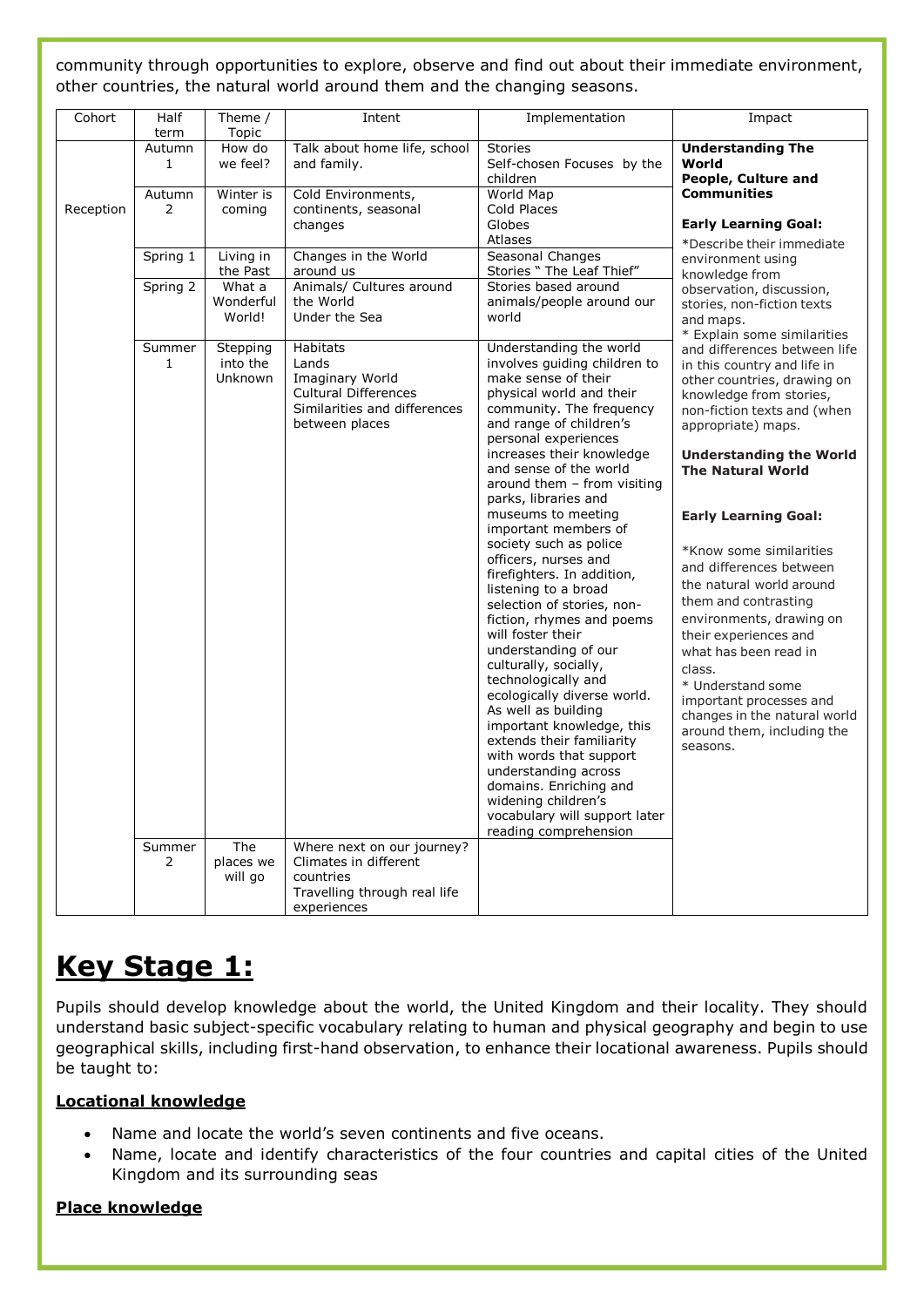Understand geographical similarities and differences through studying the human and physical geography of a small area of the United Kingdom, and of a small area in a contrasting non-European country.

#### **Human and physical geography**

- Identify seasonal and daily weather patterns in the United Kingdom and the location of hot and cold areas of the world in relation to the Equator and the North and South Poles
- Use basic geographical vocabulary to refer to:
- **key physical features**, including: beach, cliff, coast, forest, hill, mountain, sea, ocean, river, soil, valley, vegetation, season and weather
- **key human features**, including: city, town, village, factory, farm, house, office, port, harbour and shop

#### **Geographical skills and fieldwork**

- Use world maps, atlases and globes to identify the United Kingdom and its countries, as well as the countries, continents and oceans studied at this key stage.
- Use simple compass directions (North, South, East and West) and locational and directional language [for example, near and far; left and right], to describe the location of features and routes on a map Geography – key stages 1 and 2 3.
- Use aerial photographs and plan perspectives to recognise landmarks and basic human and physical features; devise a simple map; and use and construct basic symbols in a key.
- Use simple fieldwork and observational skills to study the geography of their school and its grounds and the key human and physical features of its surrounding environment.

## **Key Stage 2:**

Pupils should extend their knowledge and understanding beyond the local area to include the United Kingdom and Europe, North and South America. This will include the location and characteristics of a range of the world's most significant human and physical features. They should develop their use of geographical knowledge, understanding and skills to enhance their locational and place knowledge. Pupils should be taught to:

### **Locational knowledge**

- Locate the world's countries, using maps to focus on Europe (including the location of Russia) and North and South America, concentrating on their environmental regions, key physical and human characteristics, countries, and major cities.
- Name and locate counties and cities of the United Kingdom, geographical regions and their identifying human and physical characteristics, key topographical features (including hills, mountains, coasts and rivers), and land-use patterns; and understand how some of these aspects have changed over time.
- Identify the position and significance of latitude, longitude, Equator, Northern Hemisphere, Southern Hemisphere, the Tropics of Cancer and Capricorn, Arctic and Antarctic Circle, the Prime/Greenwich Meridian and time zones (including day and night)

#### **Place knowledge**

 Understand geographical similarities and differences through the study of human and physical geography of a region of the United Kingdom, a region in a European country, and a region within North or South America.

#### **Human and Physical geography**

- Describe and understand key aspects of:
- **physical geography**, including: climate zones, biomes and vegetation belts, rivers, mountains, volcanoes and earthquakes, and the water cycle.
- **human geography**, including: types of settlement and land use, economic activity including trade links, and the distribution of natural resources including energy, food, minerals and water Geography – key stages 1 and 2.

#### **Geographical skills and fieldwork**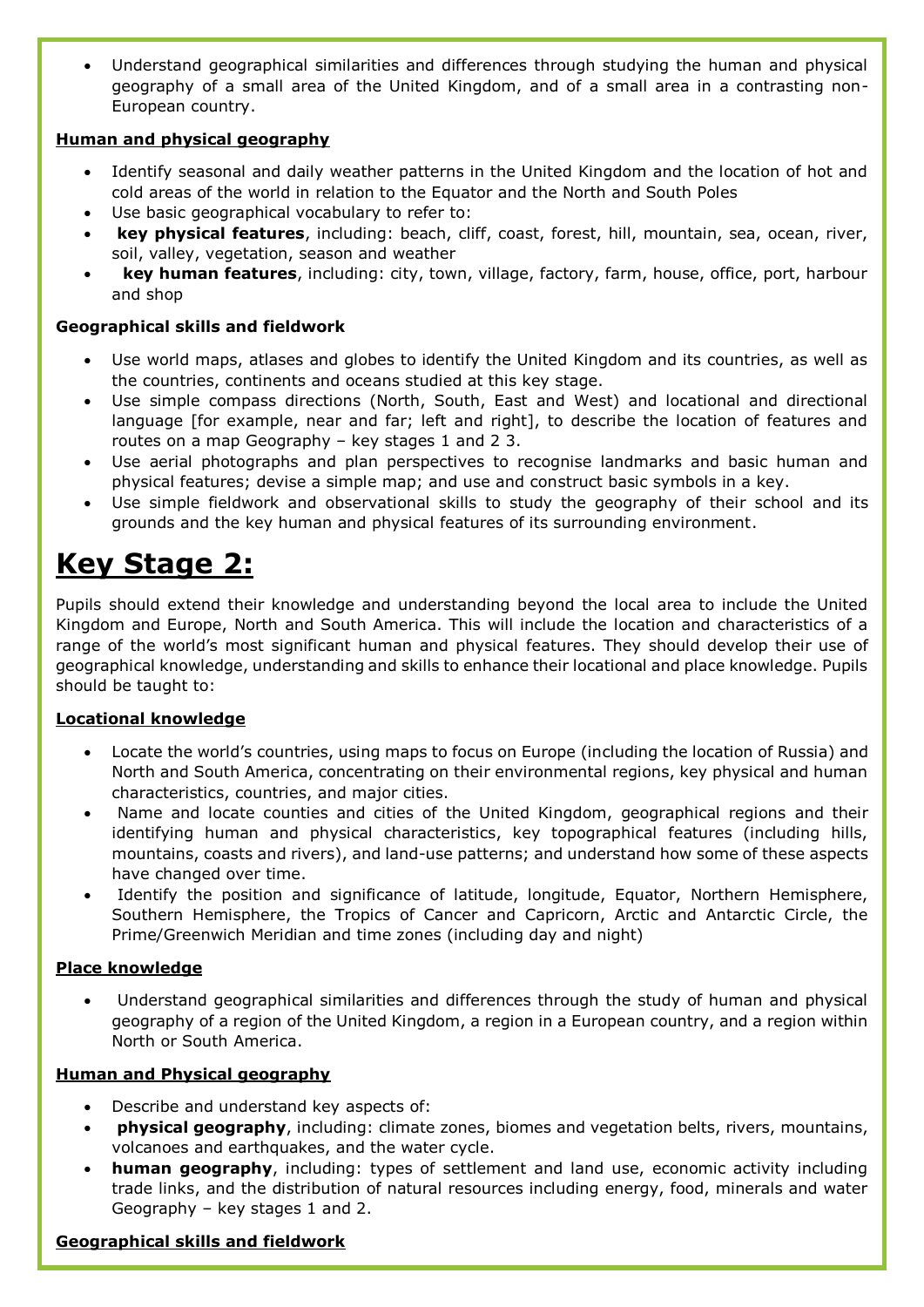- Use maps, atlases, globes and digital/computer mapping to locate countries and describe features studied.
- Use the eight points of a compass, four and six-figure grid references, symbols and key (including the use of Ordnance Survey maps) to build their knowledge of the United Kingdom and the wider world.
- Use fieldwork to observe, measure, record and present the human and physical features in the local area using a range of methods, including sketch maps, plans and graphs, and digital technologies.

## **Assessment**

Assessment for learning is continuous throughout the planning, teaching and learning cycle. Key geographical knowledge is taught to enable and promote the development of children's geographical knowledge and enquiry skills. Assessment is supported by the use of the following strategies:

- Observing children at work, individually, in pairs, small groups and in class during whole class teaching.
- Using differentiated, open-ended questions that require children to explain and unpick their understanding.
- The use of Knowledge Organisers in every lesson to enable the children to guide their own learning and use them to quiz the children and to use geographical vocabulary appropriately.
- Providing effective feedback to learning, to support learning moving forward and to provide opportunities to self-assess, consolidate and study in-depth.
- Moderation of work and books will be used to inform teacher assessment and reflect on achievements and outcomes against agreed success criteria and learning objectives.

We are committed to providing a teaching and learning environment which ensures that all children are able to progress with their learning, regardless of social class, gender, culture, race, or SEND. Teachers will use a range of strategies to ensure that all learners are included within a classroom ethos that is Relevant, Engaging, Aspirational, Creative and Holistic. (REACH)

## Geography Vocabulary Key Stage 1

| Geographical Language |             |
|-----------------------|-------------|
| Map                   | Beach       |
| Atlas                 | Cliff       |
| Globe                 | Coast       |
| World                 | Forest      |
| Name                  | Hill        |
| Locate                | Mountain    |
| Continent             | Land        |
| Oceans                | Sea,        |
| Countries             | River       |
| Nation                | Soil        |
| <b>Capital Cities</b> | Valley      |
| United                | Vegetation  |
| Kingdom               | City        |
| Weather               | Town        |
| Season                | Village     |
| Pattern               | Factory     |
| Location              | Farm        |
| Hot and Cold          | House       |
| Equator               | Office Port |
| North Pole            | Harbour     |
| South Pole            | Shop        |
| Compass               |             |
| North                 |             |
| East                  |             |
| South                 |             |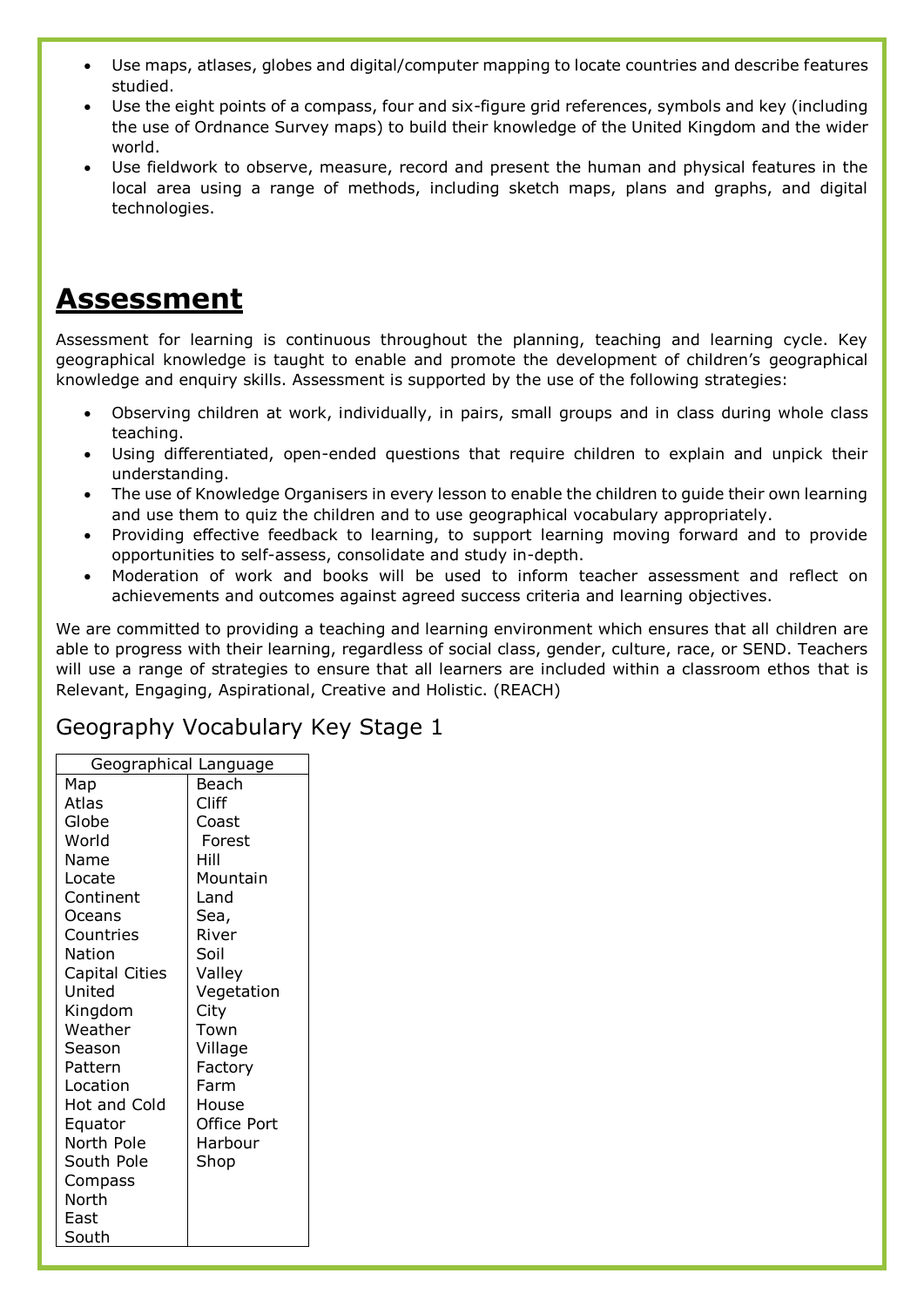| West           |  |
|----------------|--|
| Near and Far   |  |
| Left and Right |  |
| Features       |  |
| Routes         |  |
| Key            |  |
|                |  |

Geographical Vocabulary Lower Key Stage 2

| Geographical Language |                         |  |  |
|-----------------------|-------------------------|--|--|
| United                | Latitude                |  |  |
| Kingdom               | Longitude               |  |  |
| Europe                | Equator                 |  |  |
| North America         | Northern                |  |  |
| South America         | Hemisphere              |  |  |
| Location              | Southern                |  |  |
| Globally              | Hemisphere              |  |  |
| Countries             | Tropics of              |  |  |
| Map                   | Cancer and              |  |  |
| Environmental         |                         |  |  |
|                       | Capricorn               |  |  |
| Regions               | <b>Arctic Circle</b>    |  |  |
| Landscape             | <b>Antarctic Circle</b> |  |  |
| Physical              | Prime/Greenwich         |  |  |
| Features              | Meridian                |  |  |
| Human                 | Time Zones              |  |  |
| Features              | Town                    |  |  |
| Counties              | Country                 |  |  |
| Cities                | Coast                   |  |  |
| Feature               | Climate                 |  |  |
| Population            | <b>Tropics</b>          |  |  |
| Characteristics       | Tropical                |  |  |
| Hills                 | Land use                |  |  |
| Mountains             | Settlement              |  |  |
| <b>Rivers</b>         | Retail                  |  |  |
| Seas                  | Leisure                 |  |  |
| Similarities          | Housing                 |  |  |
| Differences           | <b>Business</b>         |  |  |
| Climate Zones         | Industrial              |  |  |
| <b>Biomes</b>         | Agricultural            |  |  |
| Volcanoes             | Population              |  |  |
| Tornadoes             | Aerial                  |  |  |
| Tsunami               | Photograph              |  |  |
|                       | GIS                     |  |  |
| Earthquakes           |                         |  |  |
| Water cycle           | Digital/                |  |  |
| Mantle                | Computer                |  |  |
| Outer core            | Mapping                 |  |  |
| Inner core            | Symbols                 |  |  |
| Magma                 | Keys                    |  |  |
| Active                | Ordnance                |  |  |
| Dormanτ               | Survey Maps             |  |  |
| Extinct               | Sketch Map              |  |  |
| Earthquake            | Annotation              |  |  |
| Epicentre             | Landmark                |  |  |
| Shockwave             | Distance                |  |  |
| Magnitude             | Urban                   |  |  |
| Fieldwork             | Rural                   |  |  |
| Plan                  | Coordinates             |  |  |
| Deforestation         |                         |  |  |
| Evaporation           |                         |  |  |
| Condensation          |                         |  |  |
| Precipitation         |                         |  |  |
| Cooling               |                         |  |  |
| Filter                |                         |  |  |
| Pollution             |                         |  |  |
| Site                  |                         |  |  |
| Need                  |                         |  |  |
| Shelter               |                         |  |  |
|                       |                         |  |  |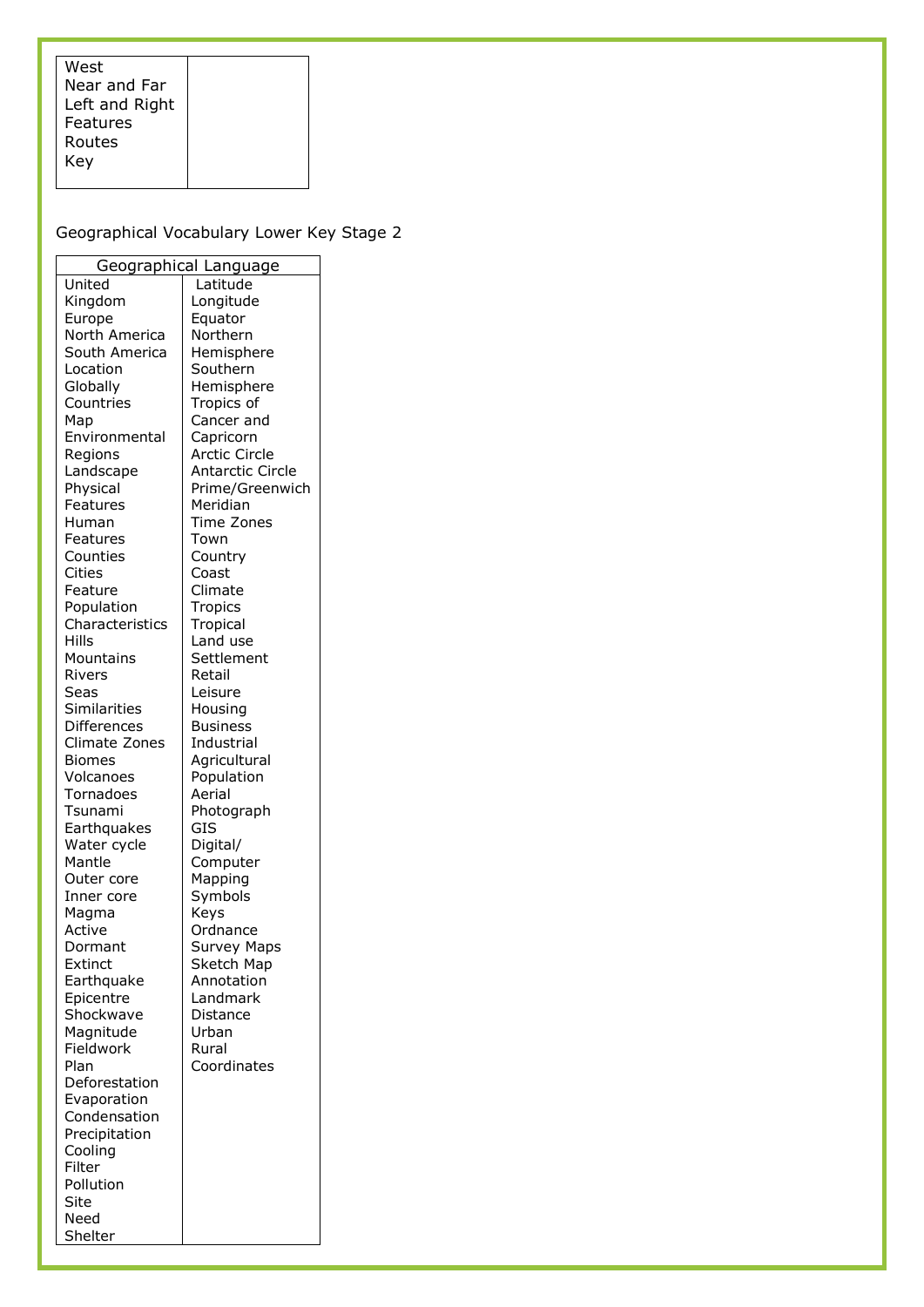#### Food

Geographical Vocabulary Upper Key Stage 2

|                      | Geographical Language |
|----------------------|-----------------------|
| Atlas                | Environmental         |
| Index                | disaster,             |
| Coordinates          | Resources             |
| Latitude             | Services              |
| Longitude            | Goods                 |
| Contour              | Electricity           |
| Altitude             | Supply                |
| Peaks                | Generation            |
| Slopes               | Renewable             |
| Continent            | Non-renewable         |
| Country              | Solar power           |
| City                 | Wind power            |
| North America        | <b>Biomass</b>        |
| South America        | Origin                |
| Border               | Import                |
| Key                  | Export                |
| Similarities         | Trade                 |
| Differences          | Efficiency            |
| <b>Arctic Circle</b> | Conservation          |
| Physical             | Carbon footprint      |
| features             | Plateau               |
| Climate              | Fold mountain         |
| Human                | Fault-block           |
| geography            | mountain              |
| Land use             | Dome mountain         |
| Settlement           | Volcanic              |
| Economy              | mountain              |
| Natural              | Plateau mountain      |
| resources            | Tourism               |
| Svmbol               | Positive              |
| Ordnance             | Negative              |
| Survey Silva         | Economic              |
| compass              | Social                |
| Legend               | Environmental         |
| <b>Borders</b>       | Sketch                |
| Fieldwork            | Graph                 |
| Measure              | Map                   |
| Observe              |                       |
| Record               |                       |

## **Knowledge Organisers**

These are available for specific topics taught within Key Stage One and Key Stage 2.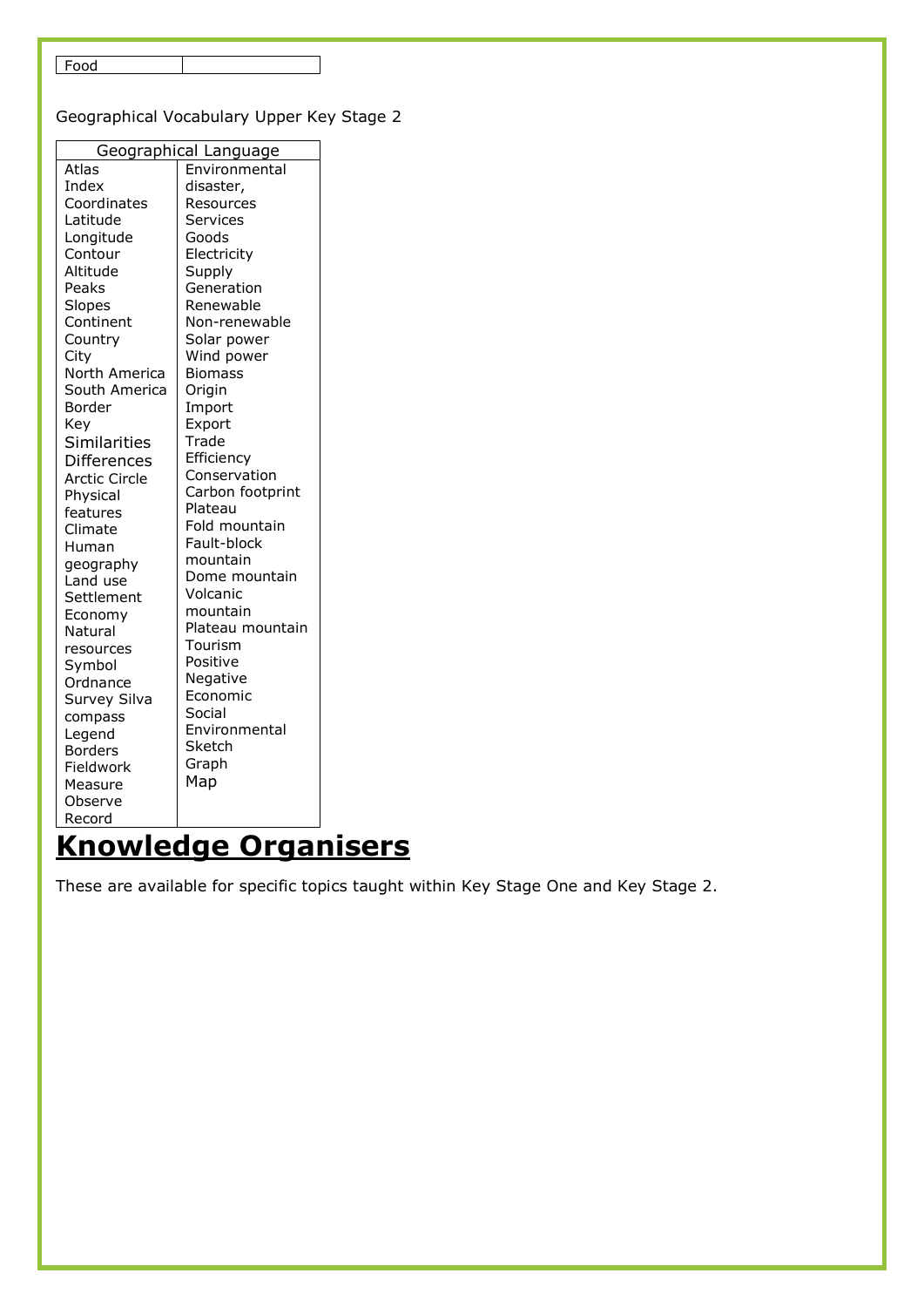#### Hot and Cold Places KS1 Knowledge Mat

|                    | <b>Subject Specific Vocabulary</b>                                                                                                                  |                                                                                                      | <b>Exciting Books</b>          |
|--------------------|-----------------------------------------------------------------------------------------------------------------------------------------------------|------------------------------------------------------------------------------------------------------|--------------------------------|
| North Pole         | The North Pole is the northernmost place on<br>Earth, When at the North Pale all directions<br>point south.                                         |                                                                                                      |                                |
| South Pole         | The South Fole is the southernmost place on<br>Earth, When of the South Fole all deartings.<br>point north.                                         |                                                                                                      | <b>Lost and Found</b>          |
| Equator            | is an imaginary line cround the centre of the<br>Earth. His yery hat at the Bougton, Halvides.<br>the Earth into the north and south<br>hemisphees. |                                                                                                      | Meerkat                        |
| <b>Meerkats</b>    | Animals that are often found in dry places<br>lke deserts. They belong to the mongocoe-<br>fornily.                                                 | <b>Sticky Knowledge about</b><br><b>Hot and Cold places</b>                                          | M <sub>2</sub>                 |
| Penguins           | A large seabled that connot fly. Found in the<br>South Fole. There are many fypes with the                                                          | D Not all deserts are covered by sand, only<br>book dilute beech over covered with small.            | Animals that live in the       |
|                    | most famous probably being the Emperor<br>penpuin.                                                                                                  | <b>Q</b> During the South Pole winter (midMarch to<br>mid September) it is dark all the time. During | polar regions                  |
| <b>Polar Bears</b> | A large, white Arctic Sear found in the North<br>Fole. It is one of the most popular animals in                                                     | the summer it is light all the time.                                                                 | · penguins<br>polar bears      |
| desert             | the world.<br>A detert is a very dry place that experiences.                                                                                        | Q Even though we think they should be, not all<br>deserts are hot. Two of the world's biagest        | · Arctic fox                   |
|                    | little rain and therefore plants dan't grow<br>there. It is difficult to find woter in a desert.                                                    | deserts are in the North and South Poles.<br>Polarbears and penaulns are able to keep                | · seci<br>· reindeer           |
| hemisphere         | It's half the Earth divided into north and<br>south by the equator. Britain is in the                                                               | worm because they have blubber inside.<br>their done.                                                | · waltus                       |
|                    | northern hemisphere.                                                                                                                                | Q The largest hot depart in the world is the                                                         | <b>Animals that live close</b> |
| humid              | When there is a lot of molsture in the air it is<br>unid to be humid. Hel counties often me.                                                        | Sahara and the largest cold desert is<br>Antarctica                                                  | to the equator                 |
|                    | yew humid.<br>To burn sightly or to cause a change in                                                                                               | Q Hot depert are usually very hot during the<br>day but can get very cold at night. Some             | · meekots<br>· lizards         |
| scorching          | colour because of the heat.                                                                                                                         | hot deserts can reach freezing point at<br>nioht.                                                    | scorpion                       |
| camouflage         | When on onima's markings helps it to blend.<br>in with its environment.                                                                             | Despite the low temperatures over 4 million                                                          | covote<br>comel<br>٠           |
|                    |                                                                                                                                                     | people live in the polar regions.                                                                    |                                |
|                    |                                                                                                                                                     | © Focus Education UK Ltd.                                                                            |                                |

### Seaside Study KS1 Knowledge Mat

| A steep rook fooe usually at the<br>edge of the seq.<br>A pool of water amongst rocks on<br>or humanis.<br>The rise and fail of the sea usually<br>caused by the pull of gravity from<br>the moon and sun."<br>A secoide respriso fown or place<br>where people go on holday by<br>the seq.<br>A pebbly creandy shore, between<br>the sea and a higher land place. | <b>Sticky Knowledge about</b><br>the seaside<br>a in the United Kingdom no one lives more than<br>tances from the seq.    | Soutshy<br>McFlutt<br><b>BILLY</b><br><b>BUCKET</b><br>Can you find these well-<br>known seaside resorts<br>on a map? |
|--------------------------------------------------------------------------------------------------------------------------------------------------------------------------------------------------------------------------------------------------------------------------------------------------------------------------------------------------------------------|---------------------------------------------------------------------------------------------------------------------------|-----------------------------------------------------------------------------------------------------------------------|
|                                                                                                                                                                                                                                                                                                                                                                    |                                                                                                                           |                                                                                                                       |
|                                                                                                                                                                                                                                                                                                                                                                    |                                                                                                                           |                                                                                                                       |
|                                                                                                                                                                                                                                                                                                                                                                    |                                                                                                                           |                                                                                                                       |
|                                                                                                                                                                                                                                                                                                                                                                    |                                                                                                                           |                                                                                                                       |
|                                                                                                                                                                                                                                                                                                                                                                    |                                                                                                                           |                                                                                                                       |
| A specially made boot aimed at<br>rescuing people stranded in the<br>seq.                                                                                                                                                                                                                                                                                          | Q Weymouth was the first seaside resort in Entain and<br>was established more than 200 years ago.                         | · Scarborough<br>· Weymouth                                                                                           |
| Usually a tower containing a<br>began of light to warn or quide<br>thing of seq.                                                                                                                                                                                                                                                                                   | D The Punch and Judy show became a major<br>attractions at the seaside during the Victorian<br>timas.                     | · Tenby<br>Blackpool<br>· Poole<br>Brighton<br>· New Quay in<br>Cornwall<br>· Whitby                                  |
| A card for sending a message to<br>someone without on envelope.                                                                                                                                                                                                                                                                                                    | The song 'Ch. I do love to be beride the seaside'<br>was first recorded more than 100 years ago.                          |                                                                                                                       |
| An outdoor area where you can<br>ride on various attractions. Often<br>by the sea.                                                                                                                                                                                                                                                                                 | D Most Eritish seaside resorts are famous for their fish.<br>and chips which were served in newspapers until<br>Hw 1980s. |                                                                                                                       |
| A piece of land completed<br>sumpunded by sep                                                                                                                                                                                                                                                                                                                      | D Most sandy beaches are well known for children<br>using their bucket and spade to build sandcastles.                    |                                                                                                                       |
| A large area of salt water between<br>the continents.                                                                                                                                                                                                                                                                                                              | D. Coasts have many different features, such as<br>caves, città, mudfiati and beaches.                                    |                                                                                                                       |
|                                                                                                                                                                                                                                                                                                                                                                    |                                                                                                                           | C Focus Education UK Ltd.                                                                                             |

### **Comparative Study (Kenya) KS1 Knowledge Mat**

|            | Subject Specific Vocabulary                                                                                               |                                                                                                                                                            | <b>Exciting Books</b>                                    |
|------------|---------------------------------------------------------------------------------------------------------------------------|------------------------------------------------------------------------------------------------------------------------------------------------------------|----------------------------------------------------------|
| European   | To be European is to belong to a group<br>of countries in a continent called<br><b>Funcion</b>                            |                                                                                                                                                            | 1 a solde                                                |
| African    | To be Africanista belong to a group of<br>countries in a continent called Africa.                                         |                                                                                                                                                            | Secret of Rain                                           |
| wild life  | Refers to a group of animals that are<br>wild, that is, do not live with humans.<br>but room free.                        |                                                                                                                                                            |                                                          |
| climate    | Climate refers to aspects of weather<br>over a long time. In hat countries the<br>olimate is hot, etc.                    | Slicky Knowledge about<br>Kenya                                                                                                                            | Î                                                        |
| drought    | Drought is a long period without rain.<br>often experienced by African<br>countries                                       | Q Kerwa is situated in Eastern Africa and its capital of<br>Kerwa is Nairobi.                                                                              |                                                          |
| government | It refers to a group of people who run a<br>country. In most cases these people<br>are elected.                           | Q There are two main languages spoken in Kenya:<br>English and Swahili. Howeverthere are many other<br>languages spoken in different parts of Kerwa.       |                                                          |
| palm free  | A tree that grows in trapical regions<br>and has a straight, tall trunk and many<br>large leaves at the top of the trunk. | The largest lake in the world, lake Victoria is partly in<br>Kenya, It is also in Tanzania and Uganda.                                                     | <b>Kenyan Animals</b>                                    |
| ebony      | Ebory is a very dark black colour, or a<br>south Asian trapical tree with hard.<br>dark-coloured wood.                    | Q Tea and coffee are important plants grown in Kenya.<br>and they also produce many flowers.                                                               | African elephant<br>White Rhinoceros<br>Black Rhinoceros |
| mud huts   | Mud hutsons begin houses built from<br>what is available in the area. In Africa.<br>mainly from mud.                      | Q Large animals such as fore, buffalo, leapards,<br>elephants and rhinoceros are present in Kerwa.                                                         | Hippopotamus<br>Giroffe                                  |
| mango      | is a trapical fruit found in hot countries.<br>If is a vellows-red colourwith a large<br>stone in the middle.             | <b>Q</b> Unfortunately, Kenya is still a developing country and<br>more than half the population live in poverty.                                          | African buffalo<br>Zebra<br>٠<br>Leopard<br>٠            |
| Kenya      | ls a large country situated in East<br>Africa. It is officially known as the<br>Republic of Kenya.                        | Q In terms of sports. Kenya is perhaps best known for its<br>middle and long distance runners, with the country<br>frequently producing Olympic champions. | Parakeet                                                 |
|            |                                                                                                                           | C Focus Education UK Ltd.                                                                                                                                  |                                                          |

### The Local Area KS1 Knowledge Mat

|             | <b>Subject Specific Vocabulary</b>                                                                                                           |                                                                                                                                                             | <b>Exciting Books</b>                               |  |
|-------------|----------------------------------------------------------------------------------------------------------------------------------------------|-------------------------------------------------------------------------------------------------------------------------------------------------------------|-----------------------------------------------------|--|
| street      | A public road in a city, town, or<br>village, typically with houses and<br>buildings on one or both sides.                                   |                                                                                                                                                             | <b>Naughty</b><br>Bite                              |  |
| road signs  | Road sign gives you information.<br>traffic signs warn you of possible<br>dangers and provide information.                                   |                                                                                                                                                             |                                                     |  |
| office      | A building where people work from<br>Some are lorge, tal buildings others<br>are very small.                                                 |                                                                                                                                                             |                                                     |  |
| supermarket | A place where you buy proceries<br>grid offier items. They gre usually<br>veniloge with posing rooce.                                        | Sticky Knowledge about<br><b>British villages, towns and cities</b>                                                                                         | ,,,,,,,,,,,<br><b>Major English cities</b>          |  |
| post office | is a place where you buy stamps for<br>yourletters and consend your.<br>when <i>korn</i> .                                                   | D A village is usually associated with the countryside and<br>is smaller than a fown.                                                                       | · Birmingham                                        |  |
| church      | is a place of worship normally found<br>in every vilage, fown and city.<br>Mosques and temples are smiler<br>places for different relations. | D Even street in our country has a name and a post<br>code. The name is usually an a wall ar a sign at the<br>beginning of the street.                      | · Manchester<br>· Newcastle                         |  |
| map symbol  | It's a small picture on a map to tell<br>you about something. There are<br>tempols for schools, churches, post<br>offices circl pulse.       | 2 There are many signs on the roads to help drivers use.<br>the highway code properly. There are different shaped<br>signs to help drivers know what to do. | · Sheffield                                         |  |
| address     | Locates exactly where someone.<br>ivectiving ving cheet and town<br>riornes.                                                                 | D London is our capital city and has a population of more<br>Hone & million.                                                                                | <b>Attractions of London</b><br>· Buckingham Palace |  |
| post code   | This locaties exactly where a sheet<br>or a piace's by using letters and<br>number.                                                          | D. Your address has the name of the street you live in, the<br>number or name of your house; the village, fown or city.<br>vou live in ond a post code.     | · Tower of London                                   |  |
| urban       | A but ilocations which has lots of<br>houses and usually shops and<br>offices                                                                | D London is the copital of England: Cardiff the copital of<br>Wales, Edinburgh the capital of Scotland and Belfast<br>the capital of Northern heland.       | · Windsor Costle<br>. The London Eve                |  |
| rural       | His a location in the country. His not<br>usually at busy or on urban place.                                                                 | D. One of the oldest partiaments in the world is situated in<br>London and is called the Houses of Parliament.                                              | · London Bridge                                     |  |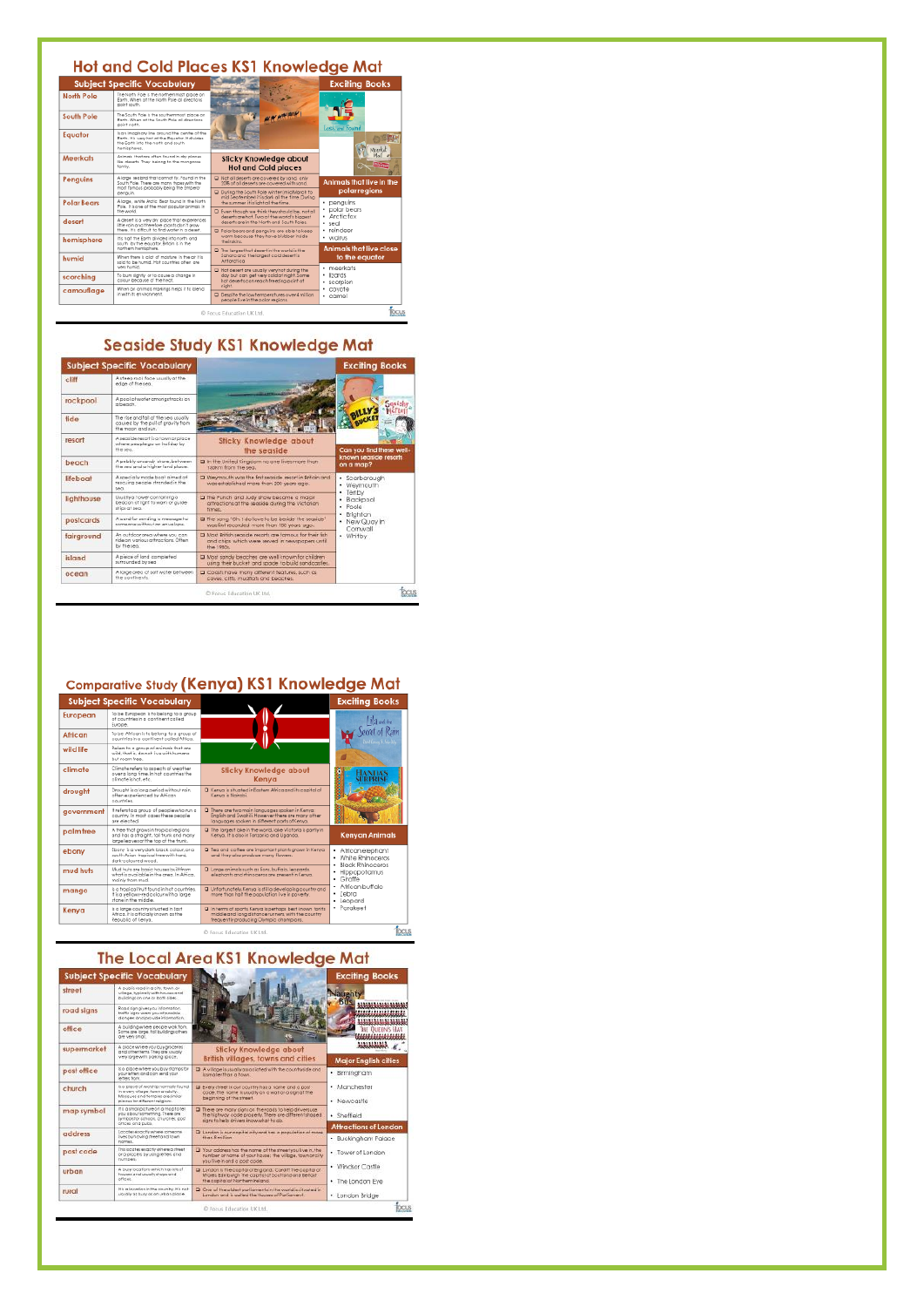#### **Rivers KS2 Knowledge Mat**



#### **Rainforest KS2 Knowledge Mat**



C Focus Education UK Ltd.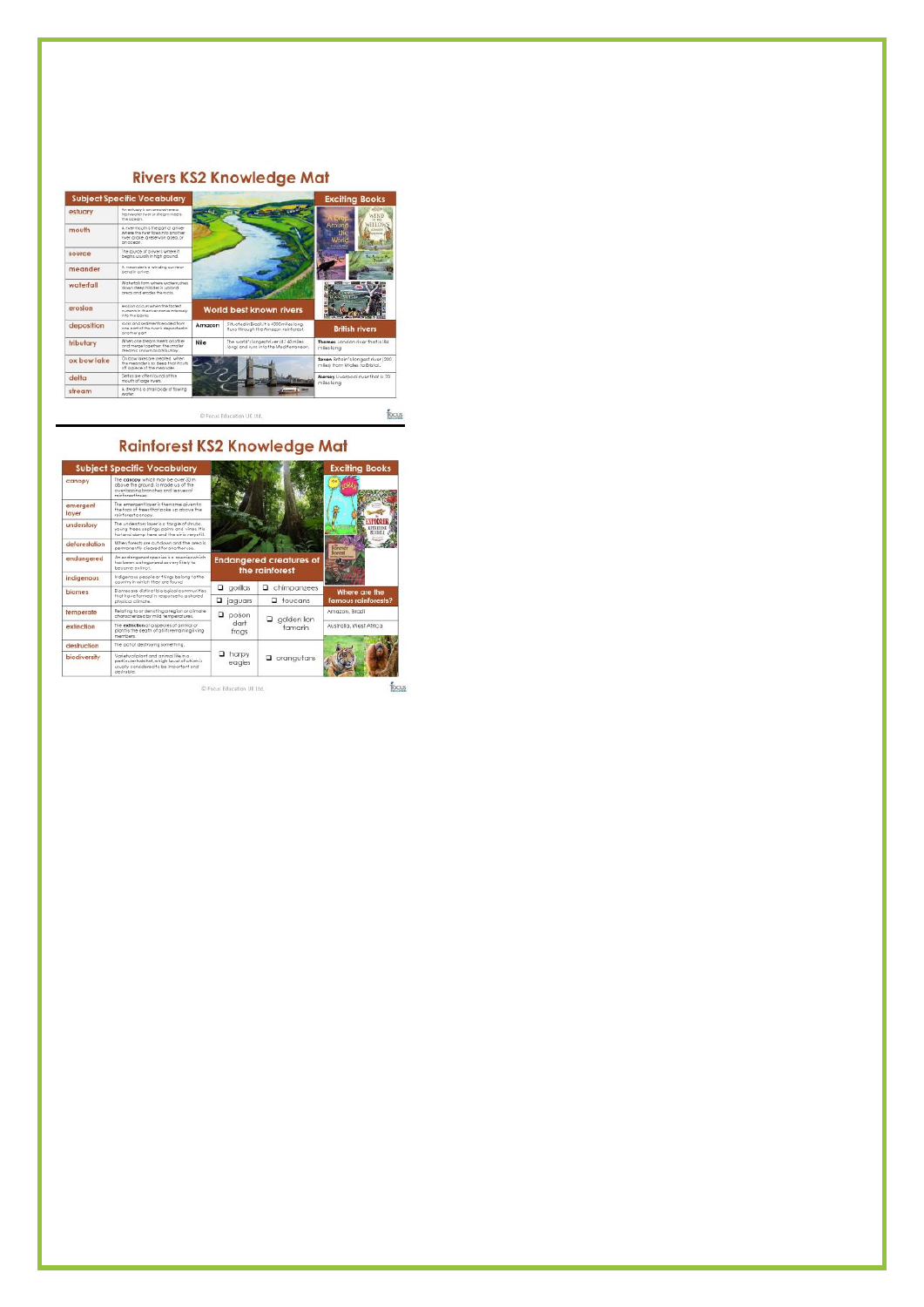## **Mountains KS2 Knowledge Mat**

|                    | <b>Subject Specific Vocabulary</b>                                                                                      |                                                                                                                                        | <b>Exciting Books</b>                                  |
|--------------------|-------------------------------------------------------------------------------------------------------------------------|----------------------------------------------------------------------------------------------------------------------------------------|--------------------------------------------------------|
| peak               | Is the highest point of any mountain.                                                                                   |                                                                                                                                        |                                                        |
| valley             | A valley is a long depression, or ditch.<br>in Earth's surface and usually fest<br>betweenranges of hills or mountains. |                                                                                                                                        | Hist                                                   |
| cliff              | They are tall steep racks that were<br>created by eration and have vertical<br>four-act.                                |                                                                                                                                        | Hans<br><b>Information de London</b><br>My Side of the |
| ridge              | Are part of the steep, sloping side of<br>o mountain.                                                                   |                                                                                                                                        | <b>Missolain</b><br><b>SAFE</b>                        |
| plateau            | A plateau is an area of flat around<br>that is much higher than the<br>sumounding area.                                 | Slicky Knowledge about<br>mountains                                                                                                    |                                                        |
| summit             | It is the highest point of a mountain.                                                                                  | T Mountains make up one-fifth of the world's<br>landscope.                                                                             |                                                        |
| hill               | A hills a landform that is high but not<br>high enough to be a mountain.                                                | D. Mount Everest is the world highest mountain<br>and it is 8. 850m high.                                                              | <b>British mountains</b>                               |
| terrain            | Terrain is used as a general ferm<br>when referring to the lie of the land.                                             | D There are mountains under the surface of the<br>tion:                                                                                | <b>Ben Nevis</b>                                       |
|                    |                                                                                                                         | D 50% of our fresh water originates from<br>mountains.                                                                                 |                                                        |
| range              | Amountain range a a group or chain.<br>of mountains that one close together.                                            | I the highest 14 mountains in the world are all<br>found in the Himalayas.                                                             | Snowden                                                |
| tectonic<br>plates | The Barth's outerlayer's made up of<br>large, moving pieces called plates.                                              | 2 Cenerally mountains are higher than 600m if<br>they are less they are called hills.                                                  | Pennines                                               |
| fold<br>mountains  | Fold mountains are formed when two<br>plates run into each other or collide                                             | 2 Mountains can be rocky and barren but some<br>have trees growing on their sides and very<br>high mountains have snow on their peaks. | <b>Skafell Pike</b>                                    |

## Natural Disasters KS2 Knowledge Mat

|                    | <b>Subject Specific Vocabulary</b>                                                                      |                                                                                                                                                                                                                                   | <b>Exciting Books</b>                                                                                                           |
|--------------------|---------------------------------------------------------------------------------------------------------|-----------------------------------------------------------------------------------------------------------------------------------------------------------------------------------------------------------------------------------|---------------------------------------------------------------------------------------------------------------------------------|
| eruption           | An explosion of steam or laya from a<br>voicano.                                                        |                                                                                                                                                                                                                                   | <b>SHE</b><br>PEBBLE                                                                                                            |
| aftershock         | A shoking event that follows an<br>earthquake. Sometimes more damaging<br>than the original earthquake. |                                                                                                                                                                                                                                   | <b>IN HT</b><br><b>POCKET</b>                                                                                                   |
| <b>Isunami</b>     | A long, high wove usually coused by on-<br>earthquake in the ocean.                                     |                                                                                                                                                                                                                                   |                                                                                                                                 |
| magma              | Hotfluid or sens-fuld material below or<br>within the Earth's crustfrom which lavia is<br>torned.       |                                                                                                                                                                                                                                   |                                                                                                                                 |
| lava               | Hot molten or semi-fuld rock erupted<br>from a valcana, a said rack returnigham.<br>cooling of this.    | Slicky Knowledge about<br>natural disasters                                                                                                                                                                                       |                                                                                                                                 |
| dormant            | A domant volcano is an active volcano<br>thathas not erupted in the past 10.000-<br>years.              | D Volcances are caused when magma rises to<br>the surface of the Barth, which causes bubbles<br>of gas to appear in it. The gas can cause<br>pressure to build up in the mountain, and it<br>eventually exploder.                 |                                                                                                                                 |
| fault              | hoctures in Earth's crust where rocks on<br>eitherside of the crock hove sid post<br>each other.        |                                                                                                                                                                                                                                   | <b>More Sticky</b><br>Knowledge                                                                                                 |
| magnitude          | If you tak about the magnitude of<br>something, you are taiking about its great.<br>126                 | <b>Q Earthquakes</b> are utually caused when rock<br>underground suddenly breaks along a fault. This<br>sudden release of energy causes the seismic<br>waves that make the ground shake.                                          | $\Box$<br>A humicane is a large<br>rotating starm with high<br>speed winds that forms<br>over worm waters in<br>frapical areas. |
| landslide          | A collocus of a mass of earth or rock hom.<br>a mountain or clift                                       |                                                                                                                                                                                                                                   |                                                                                                                                 |
| Tectonic<br>plates | The Borth's outershells mode up of huge<br>sigibli of moving rack caled tectoriic<br>pigtes.            | D A hunami is a series of large waves generated<br>by an abrupt movement on the ocean floor<br>that can result from an earthquake, an<br>underwater landslide, a volcanic eruption or-<br>very rarely - a large meteorite strike. | Flooding occurs when<br>о<br>a river bursts its banks<br>and overflows onto the                                                 |
| saturated          | Holding as much water or mosture as can<br>be obsolbed: thoroughly socked                               |                                                                                                                                                                                                                                   | surrounding land.                                                                                                               |